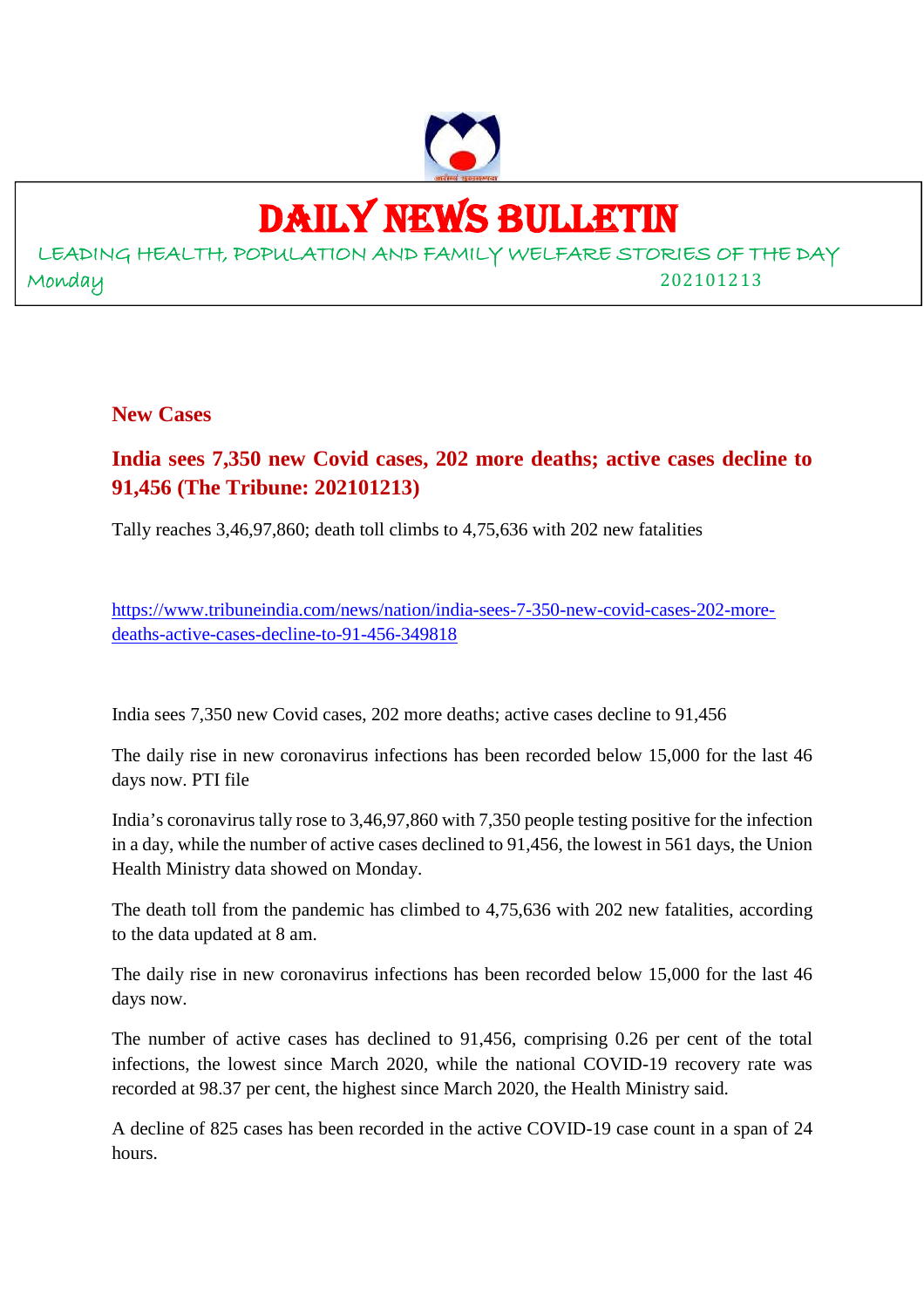The daily positivity rate was recorded at 0.86 per cent. It has been less than 2 per cent for the last 70 days.

The weekly positivity rate was recorded at 0.69 per cent. It has been below 1 per cent for the last 29 days, according to the ministry.

The number of people who have recuperated from the disease surged to 3,41,30,768, while the case fatality rate was recorded at 1.37 per cent.

The cumulative doses administered in the country so far under the nationwide COVID-19 vaccination drive has exceeded 133.17 crore.

India's COVID-19 tally had crossed the 20-lakh mark on August 7, 2020; 30 lakh on August 23; 40 lakh on September 5 and 50 lakh on September 16. It went past 60 lakh on September 28; 70 lakh on October 11, crossed 80 lakh on October 29; 90 lakh on November 20 and surpassed the one-crore mark on December 19.

India crossed the grim milestone of two crore coronavirus cases on May 4 and three crore on June 23.

The 202 new fatalities include 143 from Kerala, and 16 from Maharashtra.

Of the 143 deaths, 34 were recorded over the last few days and 109 were designated as COVID-19 deaths after receiving appeals based on the new guidelines of the Centre and the directions of the Supreme Court, according to a released issued by the Kerala government on Sunday.

A total of 4,75,636 deaths have been reported so far in the country, including 1,41,259 from Maharashtra, 42,967 from Kerala, 38,261 from Karnataka, 36,612 from Tamil Nadu, 25,100 from Delhi, 22,914 from Uttar Pradesh and 19,600 from West Bengal.

The Health Ministry stressed that more than 70 per cent of the deaths occurred due to comorbidities.

"Our figures are being reconciled with the Indian Council of Medical Research," the ministry said on its website, adding that state-wise distribution of figures is subject to further verification and reconciliation. PTI

# **Vaccination**

# **77% of those tested Covid-19 +ve in Chandigarh in November were fully vaccinated (The Tribune: 202101213)**

https://www.tribuneindia.com/news/chandigarh/77-of-those-tested-ve-in-chandigarh-innovember-were-fully-vaccinated-349688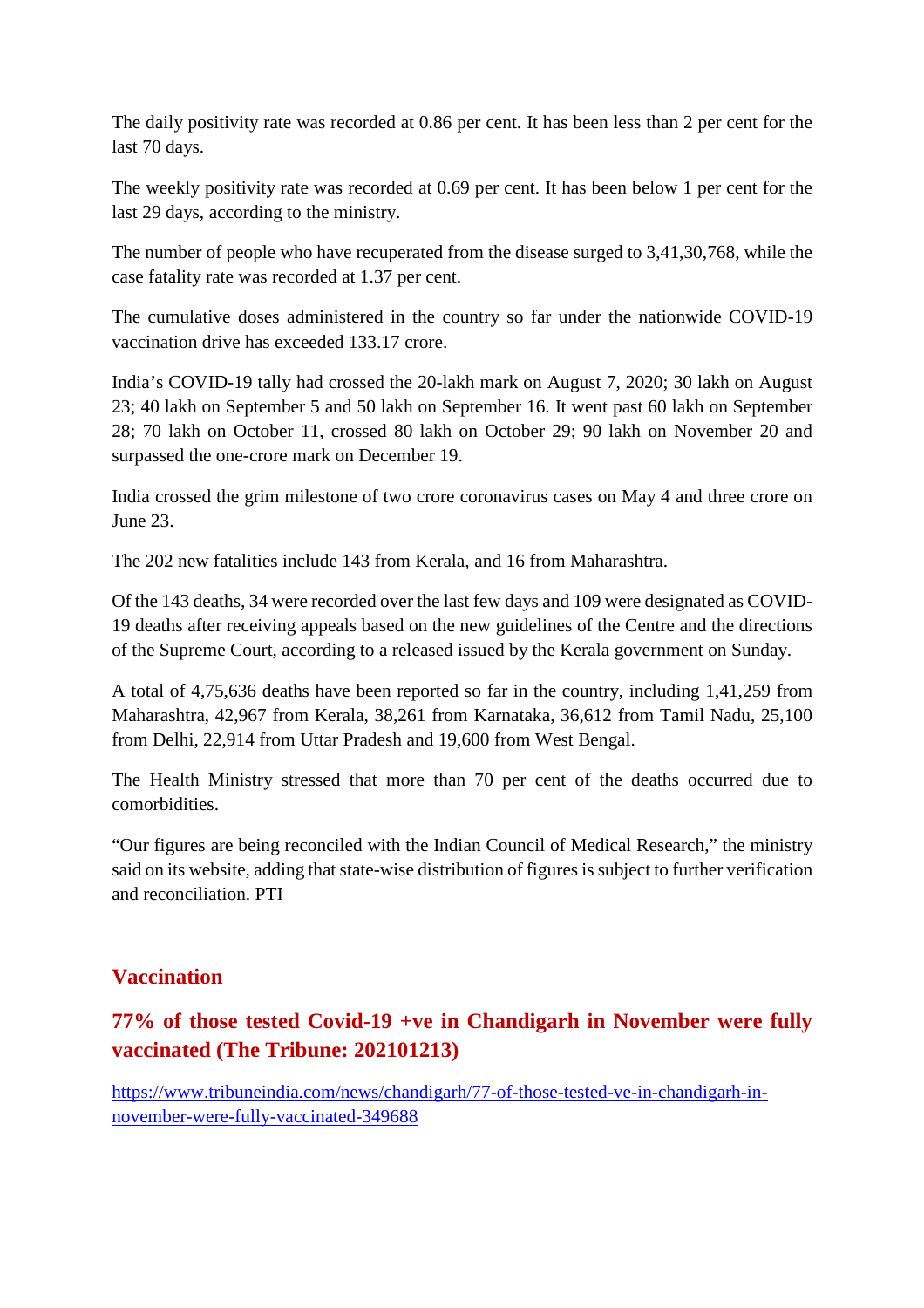90 per cent of those jabbed and found infected required no hospitalisation

77% of those tested Covid-19 +ve in Chandigarh in November were fully vaccinated

Photo for representation only.

About 77 per cent of the new cases of Covid reported from the city in November were fully vaccinated, as per the data shared by the UT health authorities. Only 10 per cent of those vaccinated and tested positive for the virus, including patients with co-morbidities, required hospitalisation.

However, the month also recorded zero fatalities due to Covid-19, which reiterated the fact that the vaccine reduced severity of the disease and hospitalisation of the patient.

Dr Suman Singh, Director, Health Services, said, "Vaccines do not stop transmission but reduces hospitalisation. We can deduce this from the fact that even as 77 per cent of the infected cases in November were fully vaccinated, there has been no death in the city due to Covid-19."

While Omicron continued to pose a greater risk to the community, vaccine protection was still considered a safer bet against the new variant, said experts.

"The person from Italy, who has been detected with Omicron variant, has been asymptomatic throughout his course of coronavirus disease as he was fully vaccinated with Pfizer. All those residents who have not yet taken their second dose of the vaccine should get it without any delay," added Dr Suman.

"Most patients who are fully vaccinated do not need hospitalisation. Those who are coming to our hospitals are those who have not taken any dose of the vaccine. Vaccines protect against severe disease," she said.

According to the Ministry of Health and Family Welfare, there is no evidence to suggest that existing vaccines do not work against Omicron. Some of the mutations reported on Spike gene may decrease the efficacy of the existing vaccines. However, vaccine protection is also by antibodies as well as by cellular immunity, which is expected to be relatively better preserved. Hence, vaccines are expected to still offer protection against severe disease and vaccination with the available vaccines is crucial.

Women candidates a force to reckon with this time

the Bahujan Samaj Party, the Samajwadi Party and Independents are also vying from unreserved seats.

BJP's sitting councillor Sunita Dhawan, who is contesting from ward number 18, reserved for women, said, "Women are coming forward in every field. Some women, who come from political families, should become self-dependent after they come to the MC; then only can they understand the problems of the ward better."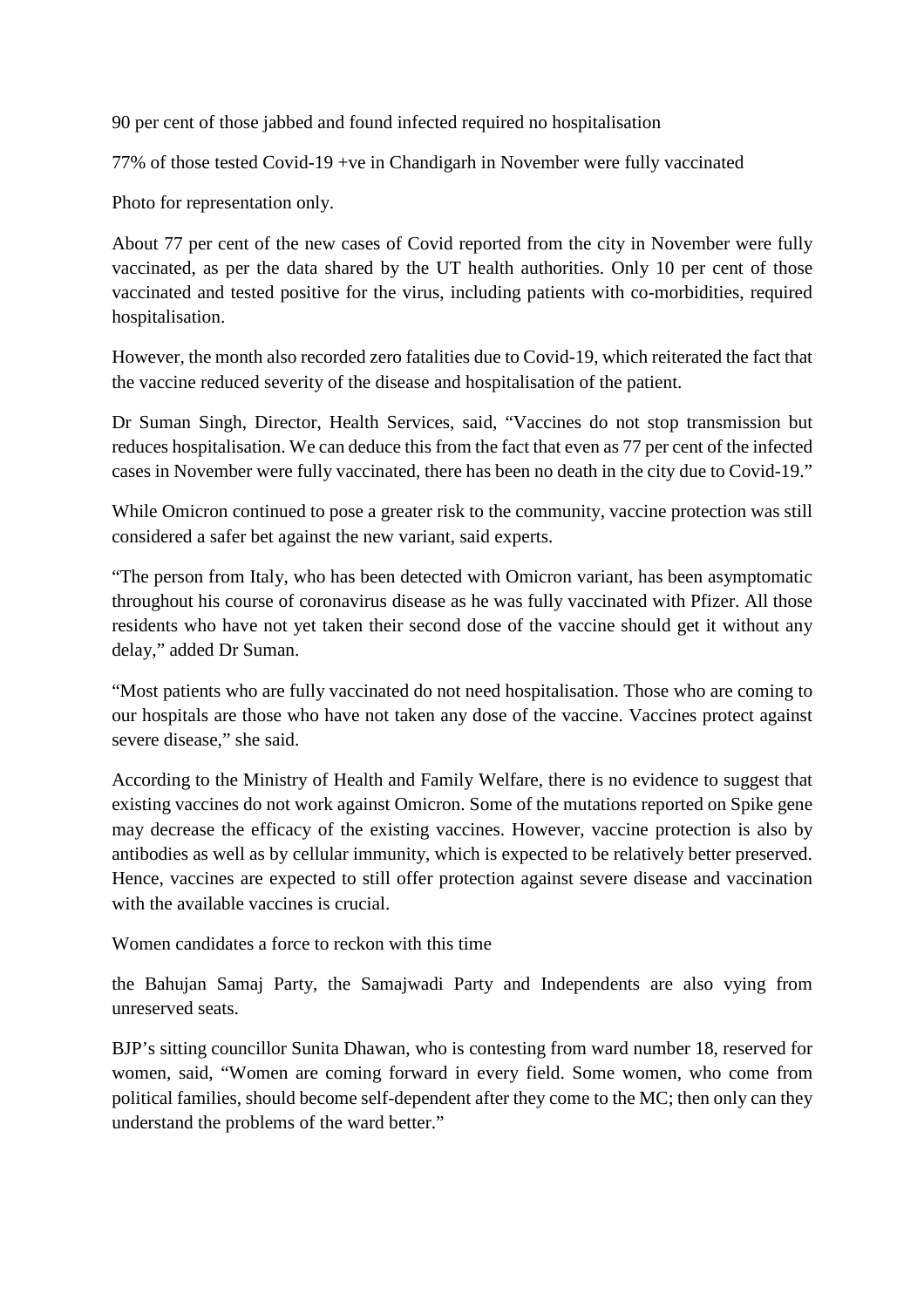However, there is another side to the story. Many women candidates are disinterested in politics and are contesting only as their councillor husband's ward has been reserved for women.

80% of UT residents double vaccinated

As much as 80 per cent of the city population has been fully immunised with the Covid vaccine, while 113.14 per cent of the target population has taken the first dose of the vaccine. Around 4,300 people are administered the shot daily in Chandigarh now.

# **Vaccine Dose**

# **86% eligible adults given 1st Covid vaccine dose (The Tribune: 202101213)**

https://www.tribuneindia.com/news/nation/86-eligible-adults-given-1st-vaccine-dose-348776

Dispelling doubts on post-vaccination complexities in some people, Health Minister Mansukh Mandaviya today told the Lok Sabha that vaccine was given approval only after detailed studies and cautioned against possible vaccine hesitancy by claims of health complications after vaccination.

Vax effectiveness on omicron being studied

Studies (on Omicron) are currently on and only after their completion it will be known how effective the Covid vaccines are against the new variant. Mansukh Mandaviya, Health Minister

"I request that such claims are avoided because they lead to vaccine hesitancy. It is because of lot of efforts and awareness that the (Covid-19) vaccine programme is going on, we should all support it," the minister said.

He was replying to supplementaries by Anandpur Sahib MP Manish Tewari, who, referring to "post-vaccine complications" in a person known to him, wanted to know "if the Indian Council of Medical Research or any other medical body has conducted any kind of research, or is there any kind of empirical evidence which has been gathered, to determine that what really is the incidence of post-vaccine complications".

"Has the government really, institutionally taken a view as to how to deal with it and surmount it," Tewari asked.

Mandviya told the House that 86 per cent of India's eligible population had received the first dose of Covid vaccine and the government wishes that 100 per cent vaccination is achieved at the earliest.

As on December 6, "about 80.02 crore eligible beneficiaries (85.2 per cent) (i.e. persons aged 18 years & above) have received at least one dose of Covid-19 vaccine and 47.91 crore (51 per cent) have received both the doses of the vaccine," he said.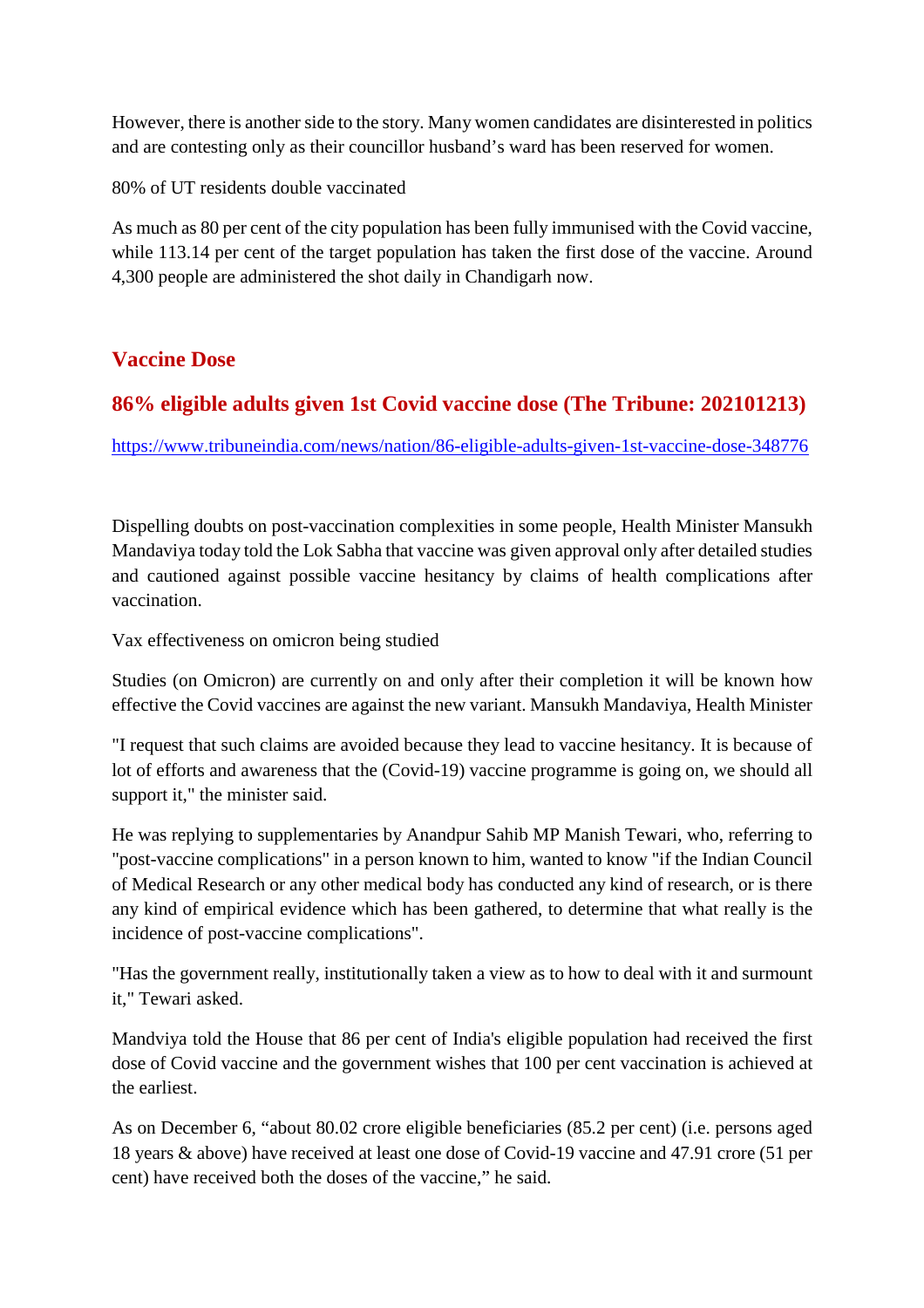Sharing data about the Covid vaccination levels in other countries, including the US, Germany and France, the minister said, "India has been doing well on the vaccination front."

# **Covid-19 impact**

# **Covid-19 impact: Schools' closure hit 320 million kids (The Tribune: 202101213)**

https://www.tribuneindia.com/news/nation/schools-closure-hit-320-million-kids-348777

Govt: 27.85 lakh children not enrolled, 3-fold rise from previous year

Covid-19 impact: Schools' closure hit 320 million kids

In a worrying sign, enrolment ratio of girl students has come down from 101% in primary to 50% in higher secondary. - File photo

The closure of schools in India has affected 320 million children from pre-primary to tertiary levels, Ministry of Education has told the Parliamentary Committee on Women's Empowerment, in the first official admission of the effect of the pandemic.

In its statement to the Committee, which submitted its report on "Beti Bachao, Beti Padhao" to Parliament on Friday, the Ministry said out of 320 million children affected by the Covidinduced school closure, 158 million – 49.37 per cent – were girls.

Officials said there were growing concerns that the pandemic would disproportionately affect adolescent girls. "Post pandemic, this can lead to a higher risk of girls permanently dropping out of school and reversing the gains made over recent years. One cannot also ignore the fact that there is a gender dimension in digital access to learning. In families which possess a single smartphone, it is likely that sons will be given the preference to access online classes, followed by girls, if time permits," the ministry told the panel.

During oral evidence, the government officials acknowledged a nearly three-fold rise in the number of out-of-school children, over the pandemic year.

"We have seen during last year's Project Approval Board under Sarva Shiksha Abhiyan that there is an increase in the number of out-of-school children. In 2020 to 2021, we had only 10 lakh out-of-school children. But during the current year, the states have given a total figure of 27.85 lakh out-of-school children," the Ministry said, adding that such children were being tracked and a bridge course introduced to integrate them into the schools.

The Committee has recorded alarming reduction in Gross Enrolment Ratio (GER) (ratio of total enrolment, regardless of age, to the population of the age group that officially corresponds to the level of education shown) for girls – from 101.78 per cent at primary level to 88.55 per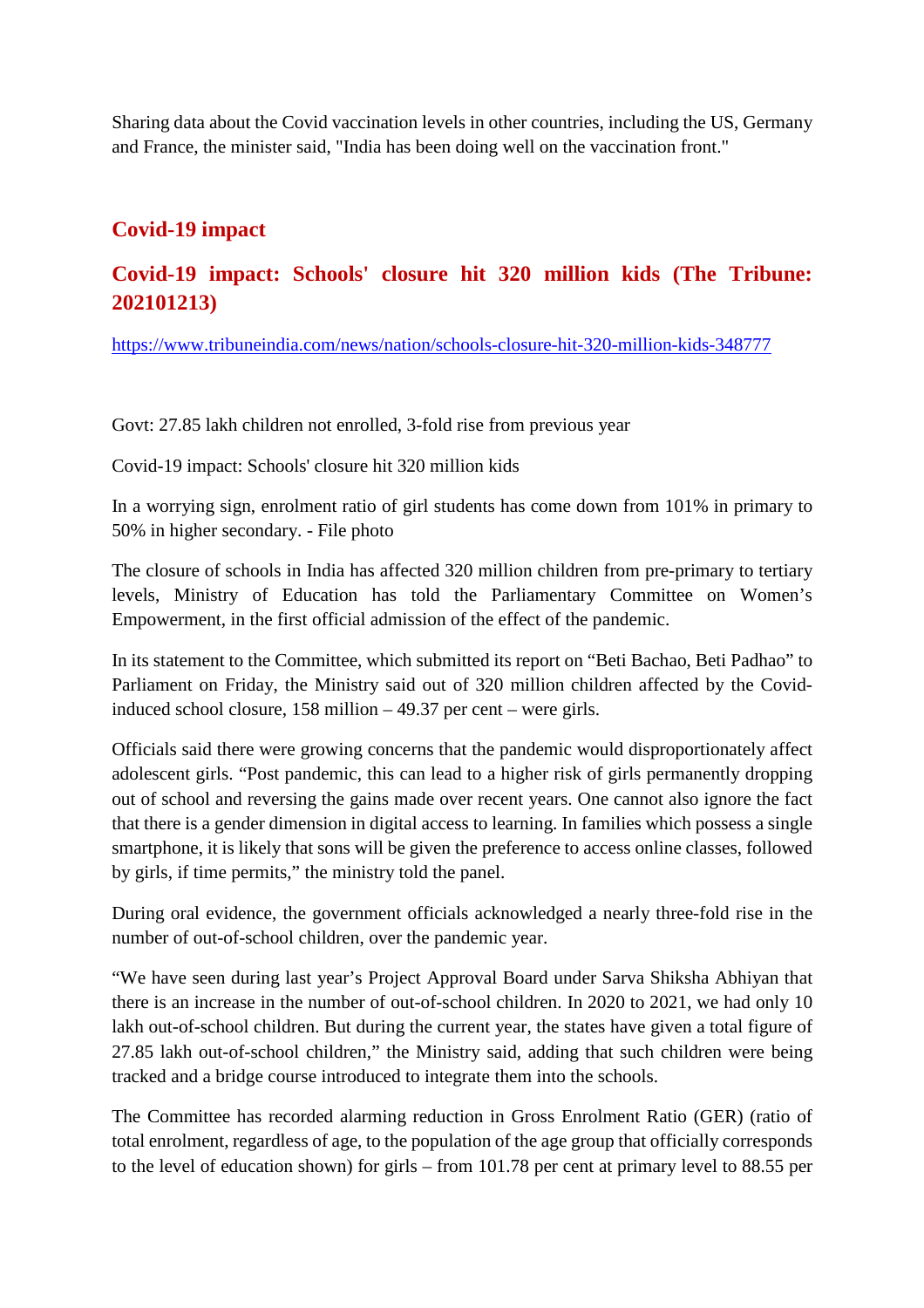cent at upper primary, 96.75 per cent elementary, 76.93 per cent at secondary to 50.84 per cent at the higher secondary level, with the Ministry admitting to GER decline in 18 of the 36 states.

The data show that if out of every 100 eligible girls, more than 100 (overage and underage also enrol) enter primary classes, only 50 reach higher secondary school.

### **WHO**

# **No evidence yet that vaccines are ineffective against Omicron: WHO Africa (The Tribune: 202101213)**

https://www.tribuneindia.com/news/nation/no-evidence-yet-that-vaccines-are-ineffectiveagainst-omicron-who-africa-348286

Experts say emerging data from SA shows Omicron causing less severe disease, ICU occupancy only 6.3 pc, much less than the peak with Delta

Emerging evidence from South Africa has revealed that although Covid cases with Omicron are rising rapidly signaling its high transmissibility, the variant of concern is not causing severe disease or hospitalisations. There is also no current suggestion that vaccines are ineffective against Omicron, WHO Africa experts said.

In a briefing on Thursday, Coordinator for Immunisation and Vaccine Development, WHO Africa Region Richard Mihigo said, "Encouragingly, emerging data from South Africa suggests the Omicron variant may cause less severe disease. Data on hospitalisations across the country between November 14 and December 4 found ICU occupancy at only 6.3 pc, which is very low compared to the same period when South Africa was facing a peak with the Delta variant in July."

Mihigo said this was the preliminary analysis.

He also said researchers were working around the clock to determine whether Omicron was more contagious, caused more severe illness or if it had any impact on vaccines and treatment.

"There is an assumption that the current vaccines may not protect people against Omicron but so far there is no conclusive evidence that vaccines are ineffective against this new variant. Vaccines have protected people from severe disease and hospitalization due to other VOCs so far and there has been no need for modifying these vaccines so far," Mihigo assured.

The WHO expert said researchers will need two to three weeks to determine the full effects of Omicron.

"WHO is improving its genomic surveillance to detect other variants of concern," he said as South Africa entered the second week since the reporting of Omicron.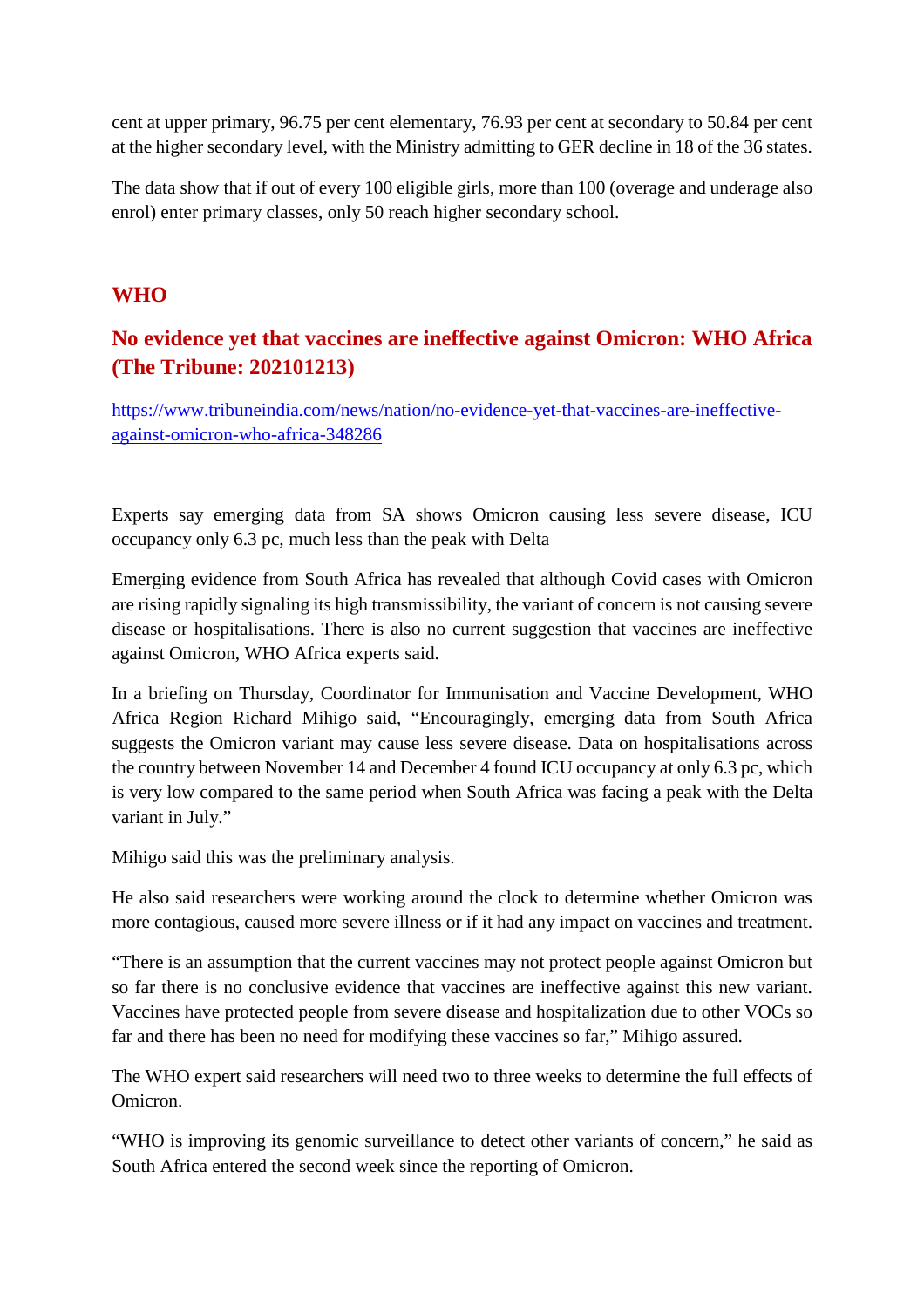As of Thursday, Omicron has spread to 60 countries worldwide. Ten of these are in Africa.

"Nearly 46 per cent of the 1,000 Omicron cases worldwide are in the African continent. Cumulative Covid 19 cases in the continent are 8.8 million. Over the past week, new cases have risen by 93 pc compared with the week before. Three sub regions of the continent have reported an increase in cases this week, two more than the previous week. Southern Africa has recorded the highest increase with a weekly case rise of 140 pc mainly due to upsurge in South Africa," Mihigo said.

### **Omicron variant**

# **Early indications suggest Omicron variant is less dangerous than Delta: Dr Fauci (The Tribune: 202101213)**

https://www.tribuneindia.com/news/world/early-indications-suggest-omicron-is-dangerousthan-delta-dr-omicron-346932

Anthony Fauci says early reports encouraging about Omicron variant

Early indications suggest Omicron variant is less dangerous than Delta: Dr Fauci

Reports from South Africa, where it emerged? and is becoming the dominant strain, suggest that hospitalisation rates have not increased alarmingly. Reutrs/File

United States health officials said that while the Omicron variant of the coronavirus is rapidly spreading throughout the country, early indications suggest it may be less dangerous than Delta, which continues to drive a surge of hospitalisations.

President Joe Biden's chief medial adviser, Dr Anthony Fauci, told CNN's "State of the Union" on Sunday that scientists need more information before drawing conclusion's about Omicron's severity.

Reports from South Africa, where it emerged and is becoming the dominant strain, suggest that hospitalisation rates have not increased alarmingly.

"Thus far, it does not look like there's a great degree of severity to it," Fauci said. "But we have really got to be careful before we make any determinations that it is less severe or it really doesn't cause any severe illness, comparable to delta."

Fauci said the Biden administration is considering lifting travel restrictions against non-citizens entering the United States from several African countries. They were imposed as the omicron variant exploded in the region, but UN Secretary-General Antonio Guterres has blasted such measures as "travel apartheid."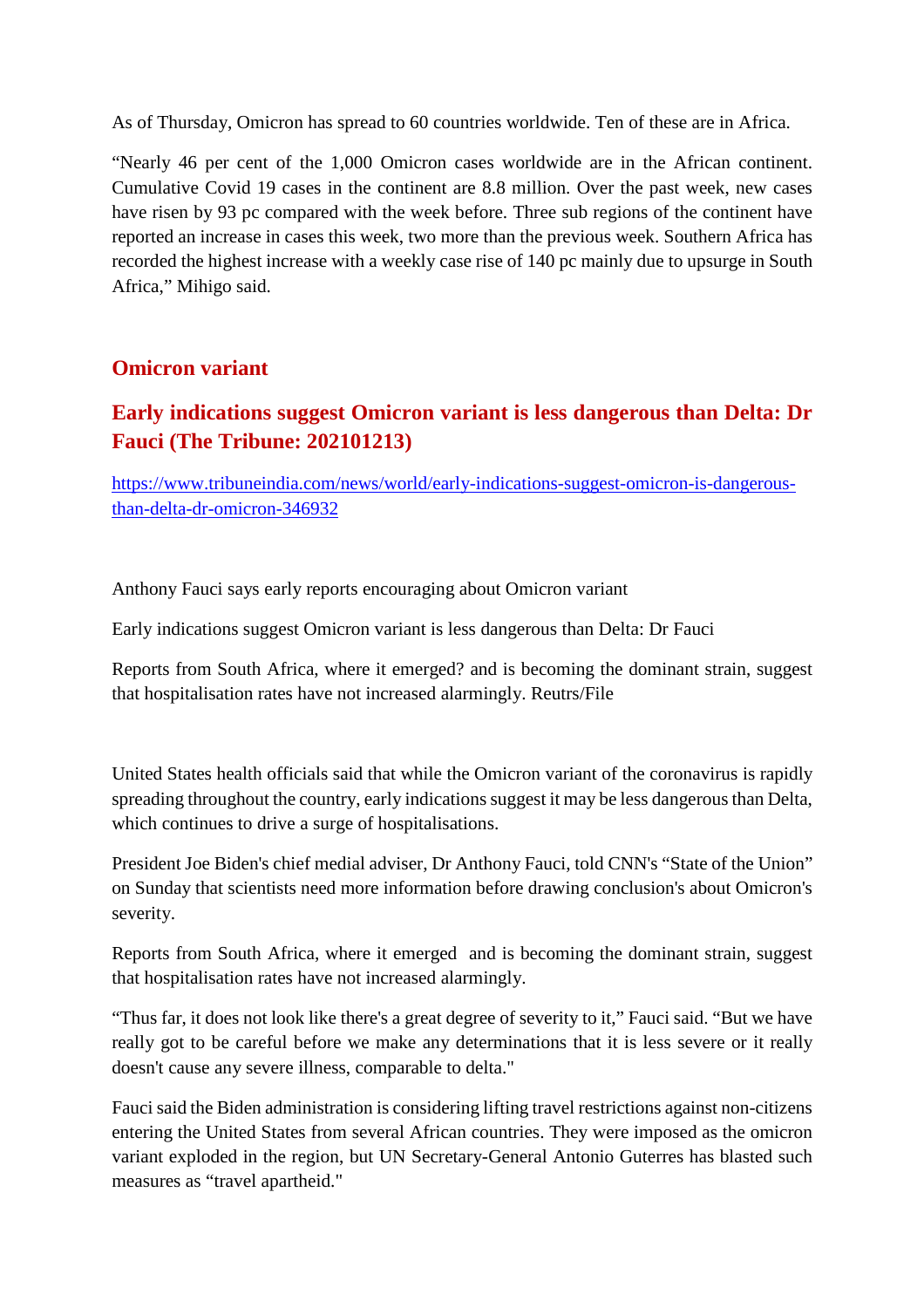"Hopefully we'll be able to lift that ban in a quite reasonable period of time," Fauci said. "We all feel very badly about the hardship that has been put on not only on South Africa but the other African countries."

Omicron had been detected in about a third of US states by Sunday, including in the Northeast, the South, the Great Plains and the West Coast. Wisconsin and Missouri were among the latest states to confirm cases.

But delta remains the dominant variant, making up more than 99 per cent of cases and driving a surge of hospitalisations in the north.

National Guard teams have been sent to help overwhelmed hospitals in western New York, and Massachusetts Governor Charlie Baker issued an emergency order requiring any hospitals facing limited patient capacity to reduce scheduled procedures that are not urgent.

US officials continued urging people to get vaccinated and to receive booster shots, as well as take precautions such as wearing masks when among strangers indoors, saying anything that helps protect against delta will also help protect against other variants.

Even if Omicron proves less dangerous than Delta, it remains problematic, World Health Organisation epidemiologist Dr Maria Van Kerkhove told CBS' "Face The Nation."

"Even if we have a large number of cases that are mild, some of those individuals will need hospitalisations," she said. "They will need to go into ICU and some people will die. ... We don't want to see that happen on top of an already difficult situation with Delta circulating globally."

Covid-19 cases and deaths in the US have dropped by about half since the Delta peak in August and September, but at more than 86,000 new infections per day, the numbers are still high, especially heading into the holidays, when people travel and gather with family. AP

# **Omicron tally 38**

# **1st cases in Kerala, C'garh, Andhra; Omicron tally 38 (Hindustan Times: 202101213)**

https://epaper.hindustantimes.com/Home/ArticleView

A health care worker collects a swab sample of a passenger for a Covid-19 test at Bandra terminal in Mumbai on Sunday. VIJAY BATE/HT

A total of five new cases of the Omicron variant of Sars-Cov-2 were reported across India one each in Andhra Pradesh, Chandigarh, Karnataka, Kerala and Maharashtra – on Sunday, taking the national tally of the heavily mutated variant to 38.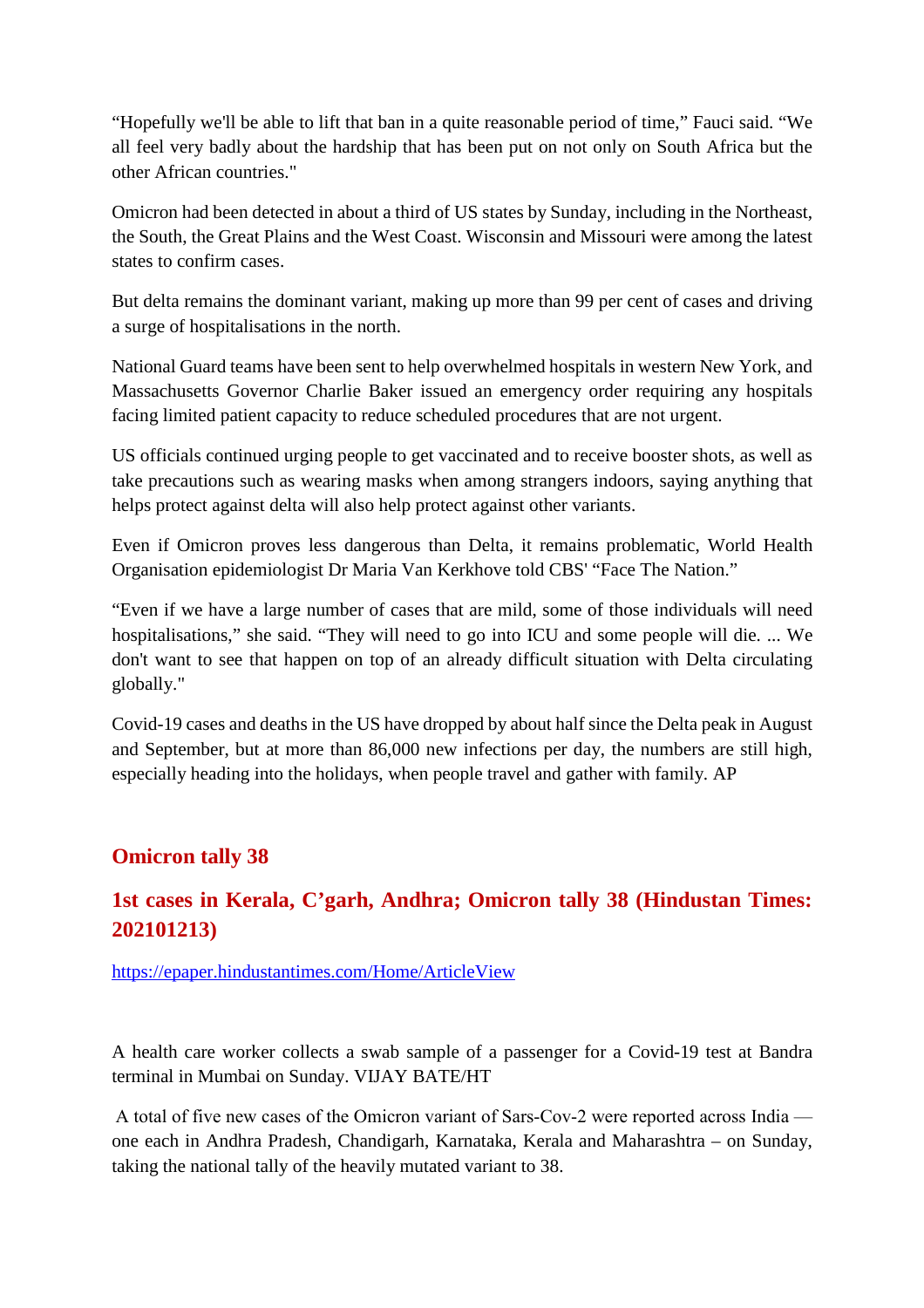All the five people who tested positive on Sunday had arrived from abroad, according to state officials.

The new Omicron infections detected on Sunday in Andhra Pradesh, Chandigarh and Kerala were the first in the respective regions, while the tally in Karnataka and Maharashtra now stands at three and 18, respectively. Omicron infections have also been reported in three other regions – nine in Rajasthan, three in Gujarat, and two in Delhi.

Experts across the world have warned that there is a high possibility that the Omicron variant, which was first detected in South Africa in November-end, may lead to a new wave of infections wherever it gains a foothold. Whether the variant leads to milder disease is unclear, but early data appears to strongly suggest that this variant is a more resistant to vaccines, and evidence is now mounting that it could surpass the Delta variant's transmissibility.

In Kerala, state health minister Veena George said early on Sunday that the first Omicron case has been confirmed in the state. In a post on Facebook, she said the male patient, a native of the state, had recently returned from the United Kingdom, one of the countries seeing a high volume of Omicron infections. She added that the patient's condition was stable and that his wife and mother had also tested positive and that their samples have been sent for genome sequencing, results of which are expected in few days.

In Karnataka, officials confirmed the third positive case of Omicron in the state in a man who returned from South Africa. "Third case of #Omicron has been detected in Karnataka. A 34 year-old male returning from South Africa has tested positive. He is isolated and being treated in a govt hospital. Five primary and 15 secondary contacts have been traced and samples sent for testing," Dr K Sudhakar, Karnataka's minister for health, family welfare and medical education said.

In Maharashtra, the first such infection in Nagpur on Sunday took the state's tally to 18. Senior officials from the Nagpur Municipal Corporation said that the infected person, a 40-year-old who arrived in Nagpur on December 5 from Burkina Faso, had 30 close contacts, all of whom have tested negative for Covid-19.

A 20-year-old man, who landed in Chandigarh from Italy on November 22, tested positive for Omicron on Sunday. "His whole genomic sequencing report was received late night on December 11 and found positive for Omicron variant," senior officials told PTI. However, by Sunday evening, the man had already tested negative for Covid-19, as had his seven high-risk relatives, officials said.

The Omicron case in Andhra Pradesh was a 34-year-old who arrived in Mumbai from Ireland in November end. The man tested negative in an RT-PCR test in Mumbai and was subsequently allowed to travel to Visakhapatnam on November 27. "On conducting a re-test at Vizianagaram, the test was found positive... His sample was for genome sequencing and it was Omicron positive," informed Andhra Pradesh Health Department.

Omicron was first detected in India in Bengaluru with two people testing positive for it comprising a South African national of Indian origin and a doctor.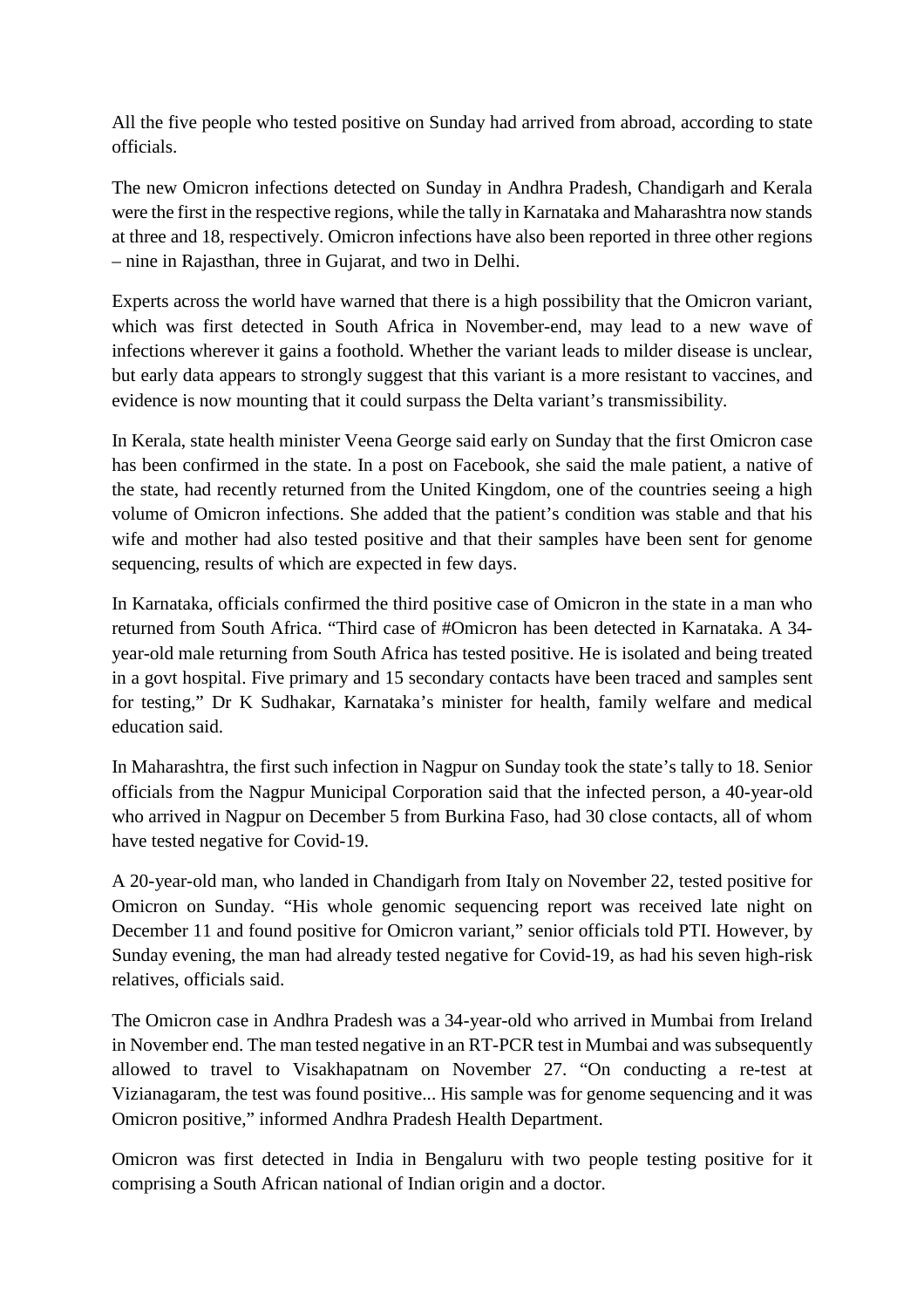On Saturday, the Centre had asked states to maintain a strict watch on the situation, with district-level measures for containment of clusters of new cases in light of the new variant.

India's daily new Covid-19 cases have hovered under 10,000 for the past few weeks, the lowest since the pandemic took grip of the country in mid-2020. A total of nearly 34.7 million people have been so far been infected with the disease in the country, more than 474,000 of whom have died. Till Sunday, more than 1.32 billion doses of the Covid-19 vaccine have been administered across India to 814.5 million people (299.6 million partially vaccinated and 514.9 million having received both shots of the vaccine). Around 31.9% of the country's adults are now partially vaccinated while another 54.8% are fully vaccinated, data shows.

With inputs from Mumbai, Chandigarh, Bengaluru and Thiruvananthapuram

# **Women's Role**

# **Explaining the decline in women's role in (Hindustan Times: 202101213)**

#### **https://epaper.hindustantimes.com/Home/ArticleView**

Women's participation in India's labour force is low and has been declining this century, official employment surveys have shown. However, these surveys – the Employment and Unemployment Survey (EUS), and the Periodic Labour Force Survey (PLFS) – do not sufficiently explain the reasons for this trend or offer clues on how this trend can be changed. A survey conducted by the Center for the Advanced Study of India (CASI) at the University of Pennsylvania has tried to solve this problem. The survey was conducted in January-August 2019 in around 15,000 households in four cities: Dhanbad in Jharkhand, Indore in Madhya Pradesh, Patna in Bihar, and Varanasi in Uttar Pradesh. The survey was done in the core city, and their peripheral rural and urban areas. While its results may not apply uniformly across the country, they offer important pointers to understand India's falling female labour force participation. Here are four charts that explain this.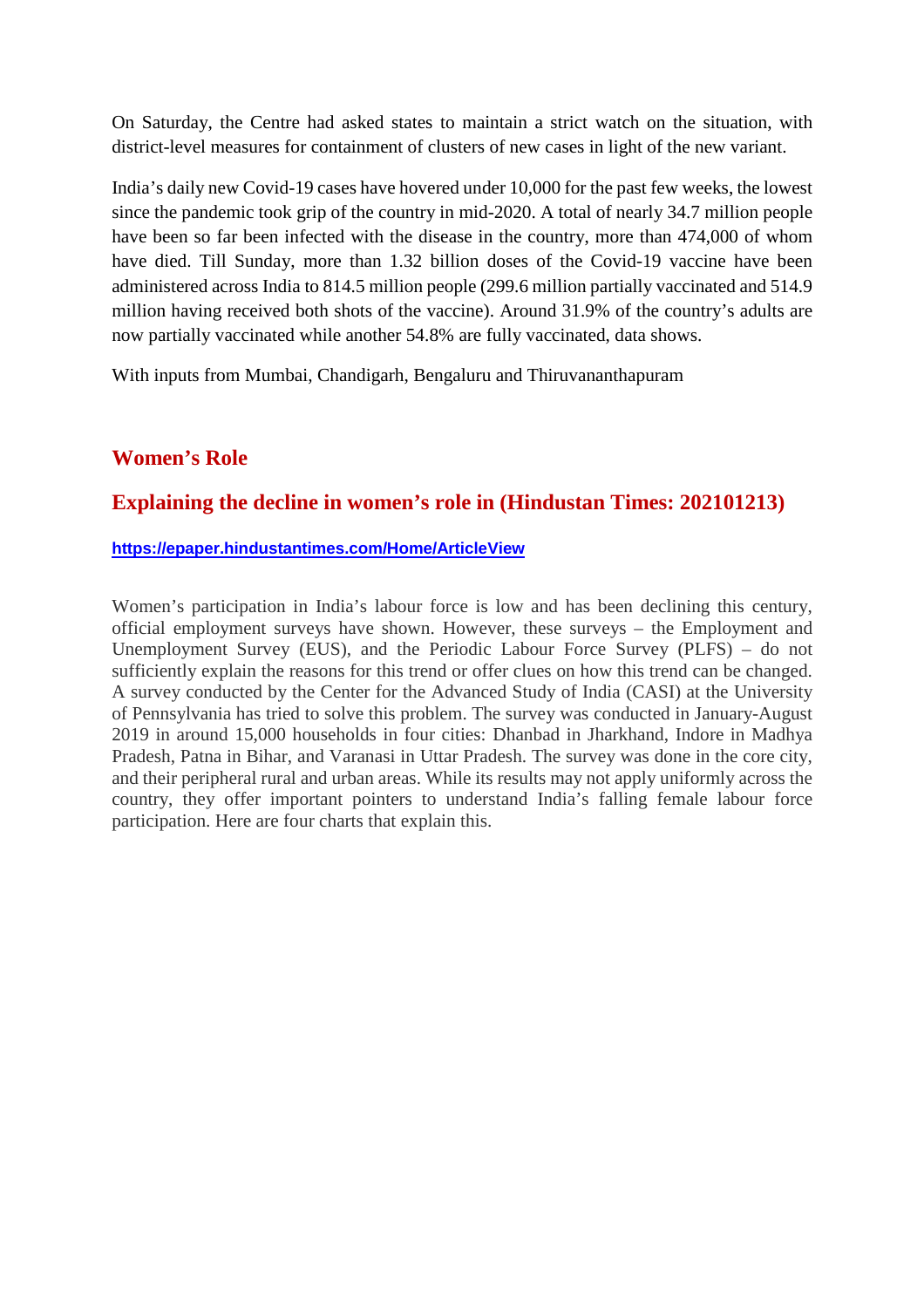# Women's LFPR is declining, especially because of rural women

Labour force participation is captured in a number called the Labour Force Participation Rate (LFPR, or the share of people) either working or looking for a job). Women's LFPR in the latest PLFS before the pandemic (2018-19) was just 18.6% compared to 55.6% for men. PLFS and its earlier version - the EUS - show that women's LFPR was not always this low. It has fallen over time, especially because of a decline in the LFPR of rural women. However, rural women's LFPR continues to be higher than urban women's.



# Official surveys offer some clues, but not a definitive answer

The PLFS does offer some clues for these trends. Marriage, for example, significantly reduces women's LFPR. In the 21-25 years and 26-30 years cohorts, unmarried women are twice as much likely to participate in the labour force as married women. This suggests that the expectation of household work after marriage negatively impacts women's participation in the labour force.

 $(in %)$ 





**Distribution of women workers** in different sectors  $(in %)$ Agriculture, forestry, and fishing Industry Services 23.9 27.3 47.8 Unmarried Married<sup>#</sup> 58.0 18.2 24.9 Source: PLFS 2018-19 #includes those widowed, divorced or separated at the time of the survey

However, the PLFS does not ask reasons for not working or not looking for work. It is possible that women are willing to work, but the available jobs are not suited to their requirements. Moreover, a working paper based on the PLFS published in October by Jyotirmoy Bhattacharya, who teaches economics at Ambedkar University, suggested that people could be misreporting their employment status (reported by HT on Nov 1). Unemployed people - those looking for work but not finding one - possibly report that they are simply not looking for work, and end up being misclassified as out of labour force. LFPR may not represent the true size of the labour force in that case.

Similarly, the PLFS also shows that for married women, agriculture is the most preferred sector for work. This explains why rural women's LFPR is higher than urban women's. Still, we can only hazard guesses on why agriculture is the preferred sector for married women

# $\blacktriangleright$  Flexibility and proximity is important for women's willingness to work

By asking a different set of questions, the CASI survey has been able to give us clues that India's official surveys don't. It surveyed 9,777 non-working women in four cities, with over 2,000 such women surveyed in each. Its questions reveal three important characteristics of this group. One, more than half of such women were willing to work. Of such willing women, however, more than half wanted only part-time work. Secondly, reasons related to the distance to work and household constraints trumped those related to financial need or individual preferences when respondents were asked why they wanted a particular kind of work. Additionally, in a question asking them to consider hypotheticals, a longer than one kilometre distance to work created a 12 to 23 percentage point drop in willingness to work. The primary male wage earner losing or leaving work or help available for household work did little to change willingness to work.

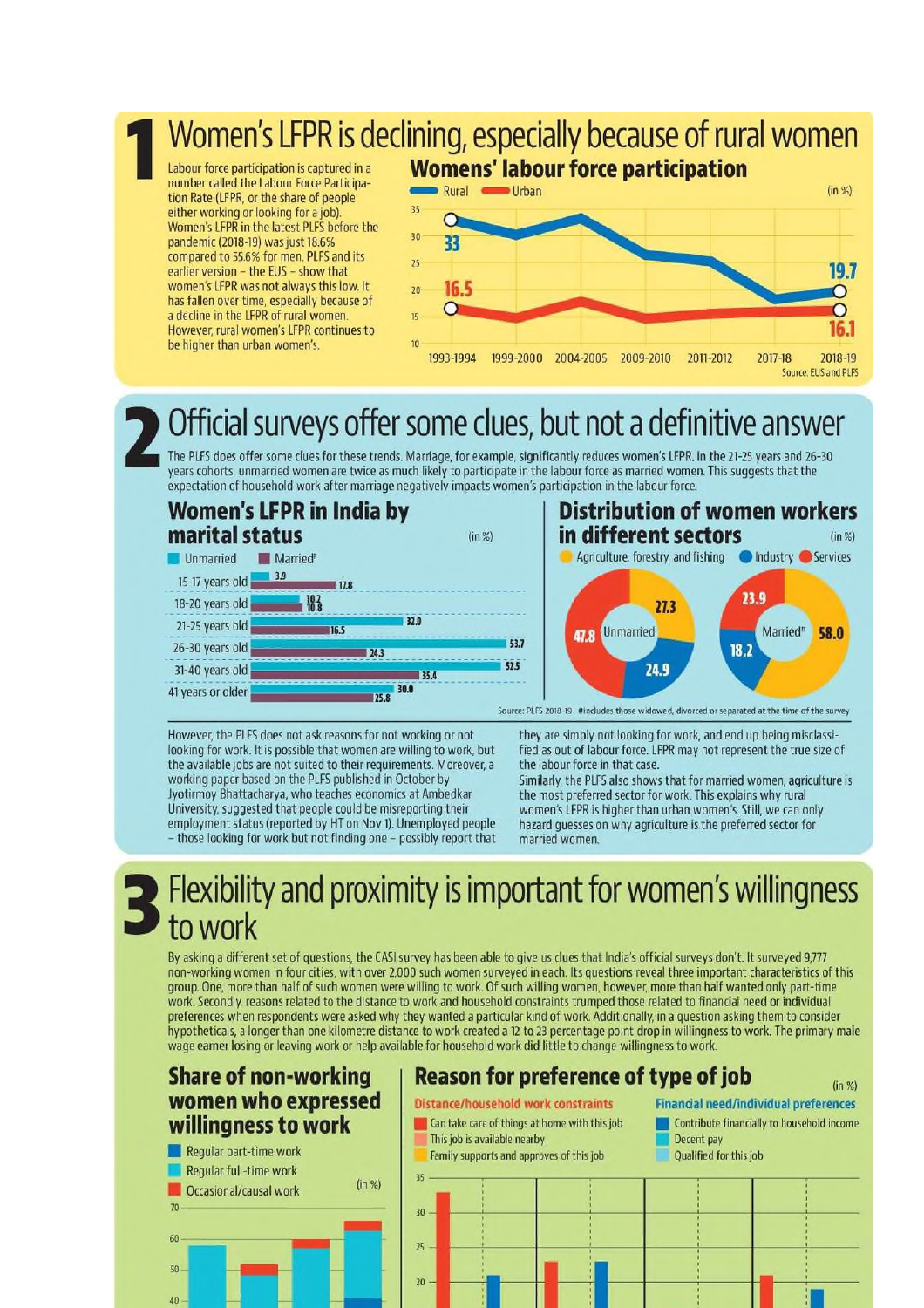### **Vaccines**

# **'India must boost vulnerable people with available vaccines as a stopgap' (Hindustan Times: 202101213)**

**https://epaper.hindustantimes.com/Home/ArticleView**

Expert groups – the National Technical Advisory Group on Immunisation (NTAGI) and the National Expert Group on Vaccine Administration for Covid-19 (NEGVAC) – are studying scientific evidence and deliberating on the need for booster vaccine shots against Covid-19 in the country. The Christian Medical College (CMC), Vellore is conducting a study to look at which of the two main vaccines available in India – Covishield and Covaxin – can be a better booster shot. The study could not find an adequate number of trial participants who have taken Covaxin, prompting Dr Gagandeep Kang, a leading researcher and microbiologist from CMC, to put out an appeal on social media. "Folks in Vellore, Chennai, Bangalore or Delhi willing to consider participating please email mnm.cmcvellore@gmail.com," she said. On Sunday, **Jyoti Shelar** spoke to Dr Kang about the ongoing study and the available evidence on boosters. Excerpts:

#### **What is the status of CMC Vellore's study on boosters?**

We started recruitment for the trial in September. We are taking people who have received two doses of either Covishield or Covaxin and then randomly assigning them to receive a booster dose, more than three months later. The idea is to prepare for a programme for India on boosting. We want to make sure that mixing and matching is okay and have some idea of what the performance is like.

We had no problem in getting people who have got Covishield, but we had a problem finding enough people who have received two doses of Covaxin and willing to be in the trial. The study was getting delayed since we are having trouble finding people in Vellore, so we are now looking at recruiting people outside Vellore, who we can run the study on and follow up on the phone.

If we finish recruitment fast, we get the results fast. While it was okay to keep doing things at the pace we were doing them earlier, now with Omicron coming, I really think we can shorten the time to results. It's an advantage for all of us. The Covishield results are ready, but because it's a trial of both vaccines, we can't unblind it until we finish the Covaxin arm.

#### **Going by data emerging from different parts of the world, which vaccines are most suited for boosters?**

Right now, all we are measuring is antibody responses. And if we look at antibody response measurement, the Messenger RNA (mRNA) vaccines give the highest level of antibodies either as primary series or as boosters. So, you have to have the mRNA vaccines somewhere in the mix. For instance, if you boost with AstraZeneca on an mRNA-base vaccine, that also gives a high value. Having an mRNA vaccine in the mix of either primary or booster series seems to be showing up as important. But remember that this is only antibody response and we not talking about the T cell response here. Then there are protein vaccines, but we don't know what the antibody levels will be like with the Indian protein vaccines. But hopefully, we will have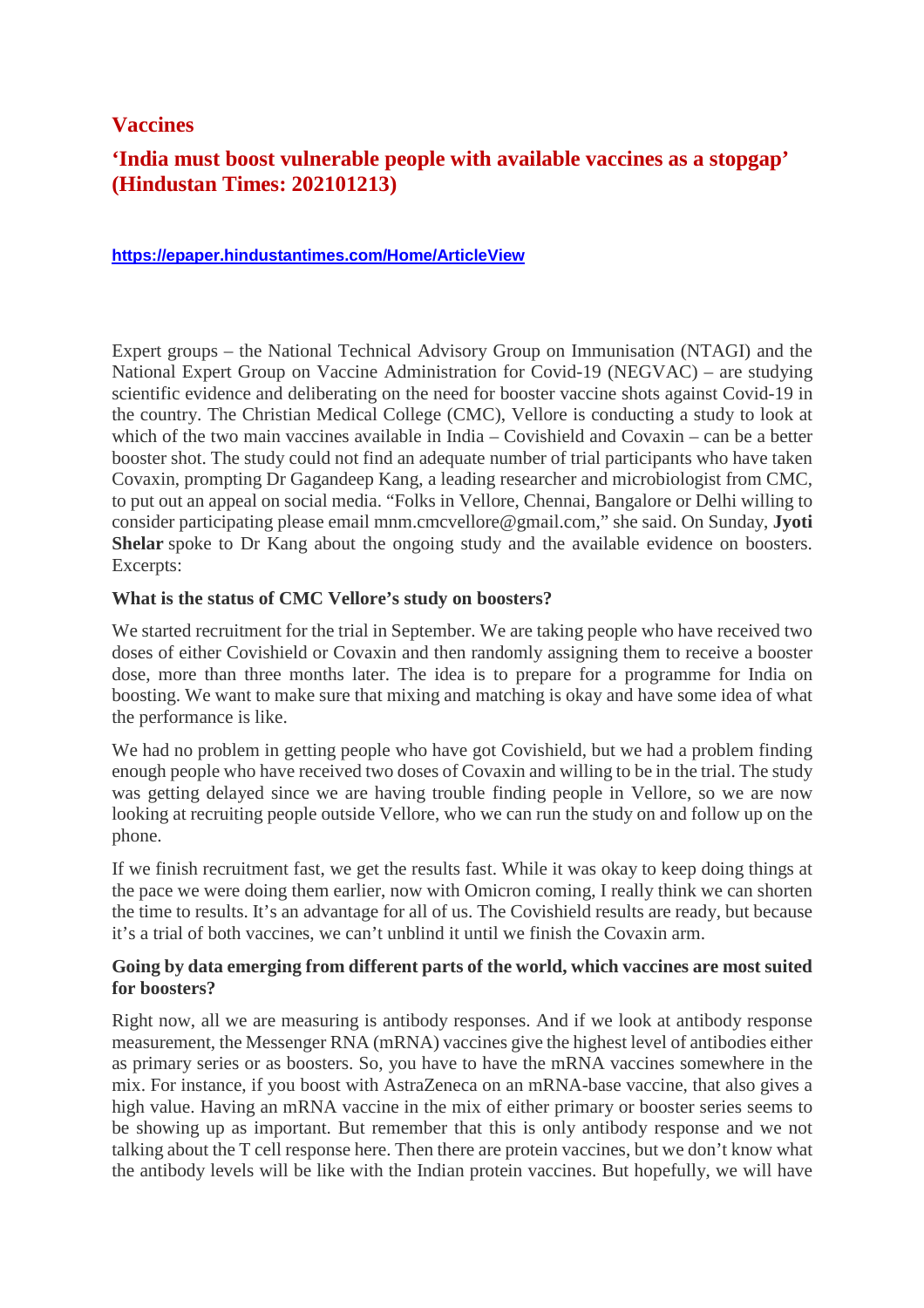that data soon. And then there are vectored vaccines and inactivated virus vaccines. Covaxin in the clinical trial seems to have higher antibodies than the Chinese inactivated vaccine.

#### **With the emergence of the Omicron variant, can we afford to wait for Indian data to roll out a booster policy?**

For the immunocompromised, we should have rolled out a third shot dose or the booster, months ago. I have been saying this for a while now. The immunocompromised need better vaccination strategies, they need more doses. You can't use a one-size-fits-all strategy, when you know that certain groups have extra vulnerability. We don't have the mRNA vaccines in India. But we can think about the priority population first by giving them what is available. By then we will have data from our study being conducted at CMC Vellore, among healthy people, and it will tell us which is a better vaccine to boost with.

#### **So, if India does allow boosters, Covishield or Covaxin can be used for third doses?**

Every vaccine will boost, it's a question of which vaccine is the best. If you have vaccines that give a high and long-lasting response, then you will need to boost less often. So that's what we should aim for. But in the absence of data, in the absence of knowledge about what might be best for our population given our prior exposure, it's difficult to make a final policy now. As a stopgap, we should give the vaccines that are available to the vulnerable groups and then think about policies for the rest of the population as we gather data.

#### © 2021 All Rights Reserved. Powered by *Summit*

Disclaimer: The contents of this website is the copyright of HT Digital Streams Limited and any downloadable version thereof, including but not limited to electronic or digital version of newspaper (e-paper) in any format, is intended for personal consumption only. Dissemination, distribution, circulation and/ or publication of any content or e-paper (pdf or otherwise) through any mode and/or on any social media platform without prior authorization/ permission/ license, is strictly pr

# **Ayurvedic remedies**

# **This winter, manage your skin woes with these Ayurvedic remedies (The Indian Express: 202101213)**

https://indianexpress.com/article/lifestyle/life-style/winter-season-skincare-ayurvedicremedies-7667775/

"As per Ayurveda, winter is the time when the earth is in dakshinayana phase, which is a feminine phase of the universe and thus, the season of regeneration," Dr Nitika Kohli said

skincareFollow these tips to get healthy and glowing skin. (Source: Getty Images/Thinkstock)

Winters are here and so are our skin woes. From dry skin and scalp to chapped lips — this season rips the skin off its moisture, leaving it rough and flaky. Therefore, this season calls for some extra pampering of your skin and hair.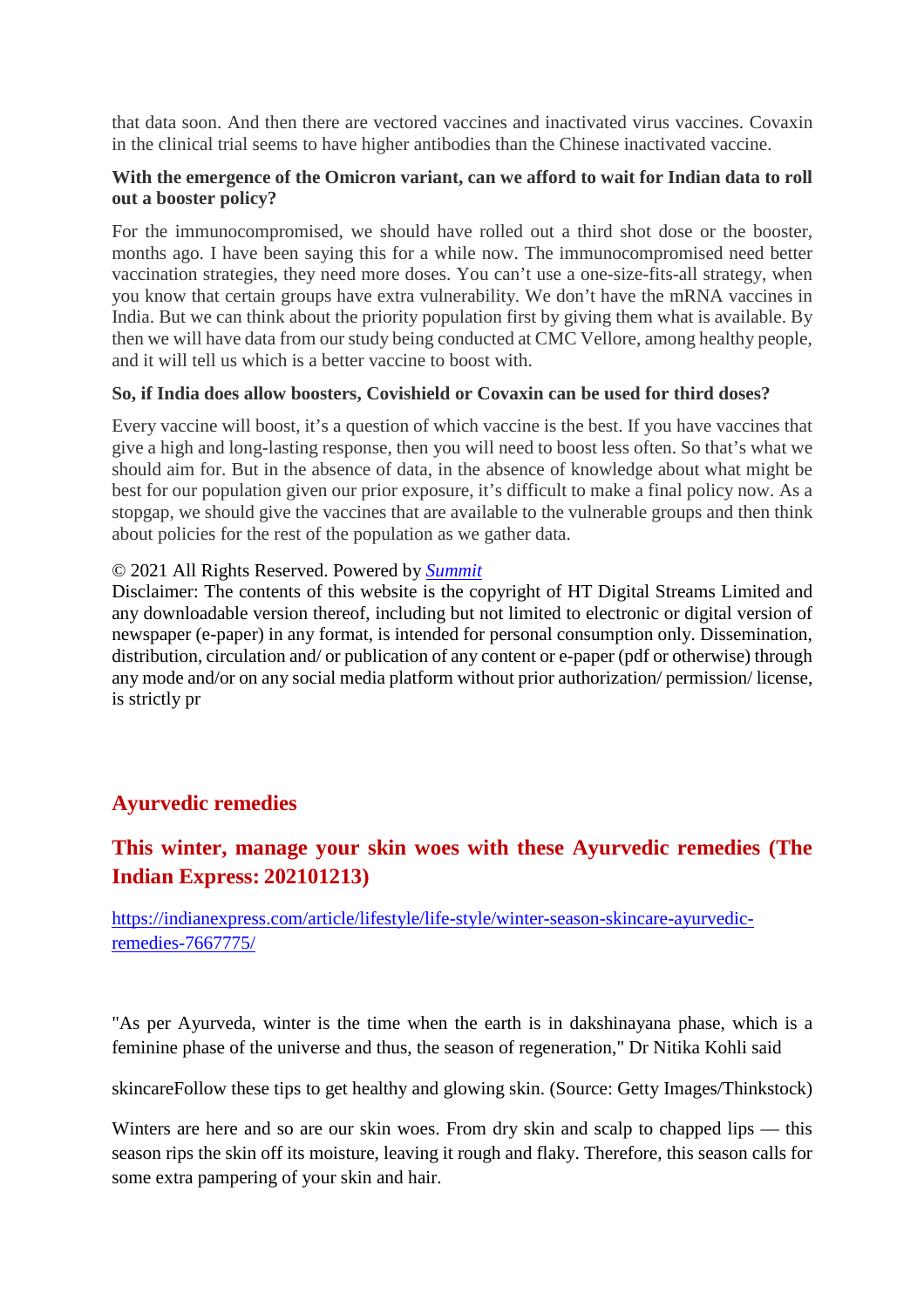But, instead of reaching out for chemical-based products, resort to natural Ayurvedic remedies to take care of your skin this winter.

"As per Ayurveda, winter is the time when the earth is in dakshinayana phase, which is a feminine phase of the universe and thus, the season of regeneration," Ayurvedic expert Dr Nitika Kohli said.

"By following Ayurvedic tips for glowing skin, wherein the formulations comprise of herbs, plants and natural essences, you can reap the advantage of the amazing benefits these ingredients have to offer time and again," the expert explained, as she shared Ayurvedic skincare routine for the winter season.

Take a look.

Follow these Ayurvedic remedies, as shared by the expert.

\*Soak 1 tbsp of sesame seeds for 2 hours. Grind finely, add milk and a pinch of turmeric. Make a paste. "This scrub cleanses and moisturises the skin," she said.

\*Bath with warm water. Avoid very hot water as it increases dryness.

\*Take a spoon of sesame oil, add a teaspoon of coarse gram flour and apply. This scrub exfoliates skin effectively in winters without making it dry.

\*An oil massage (abhyanga) before bath keeps skin healthy and smooth.

\*Avoid harsh, chemical soaps.

\*Herbs like shatavari, yashimadhu, anantamool, nagarmotha, amla, aloe vera can be mixed with milk to make a face pack. Apply once a week to keep the skin soft.

\*Start your day with a simple yoga practice and meditation. "Winter is no excuse to be lazy or sedentary," she said.

 $\bigotimes$  For more lifestyle news, follow us on Instagram | Twitter | Facebook and don't miss out on the latest updates!

### **Cancerous tissue in tumours**

# **AI tool to simplify identification of cancerous tissue in tumours (The Hindu: 202101212)**

https://www.thehindu.com/sci-tech/science/ai-tool-to-simplify-identification-of-canceroustissue-in-tumours/article37933916.ece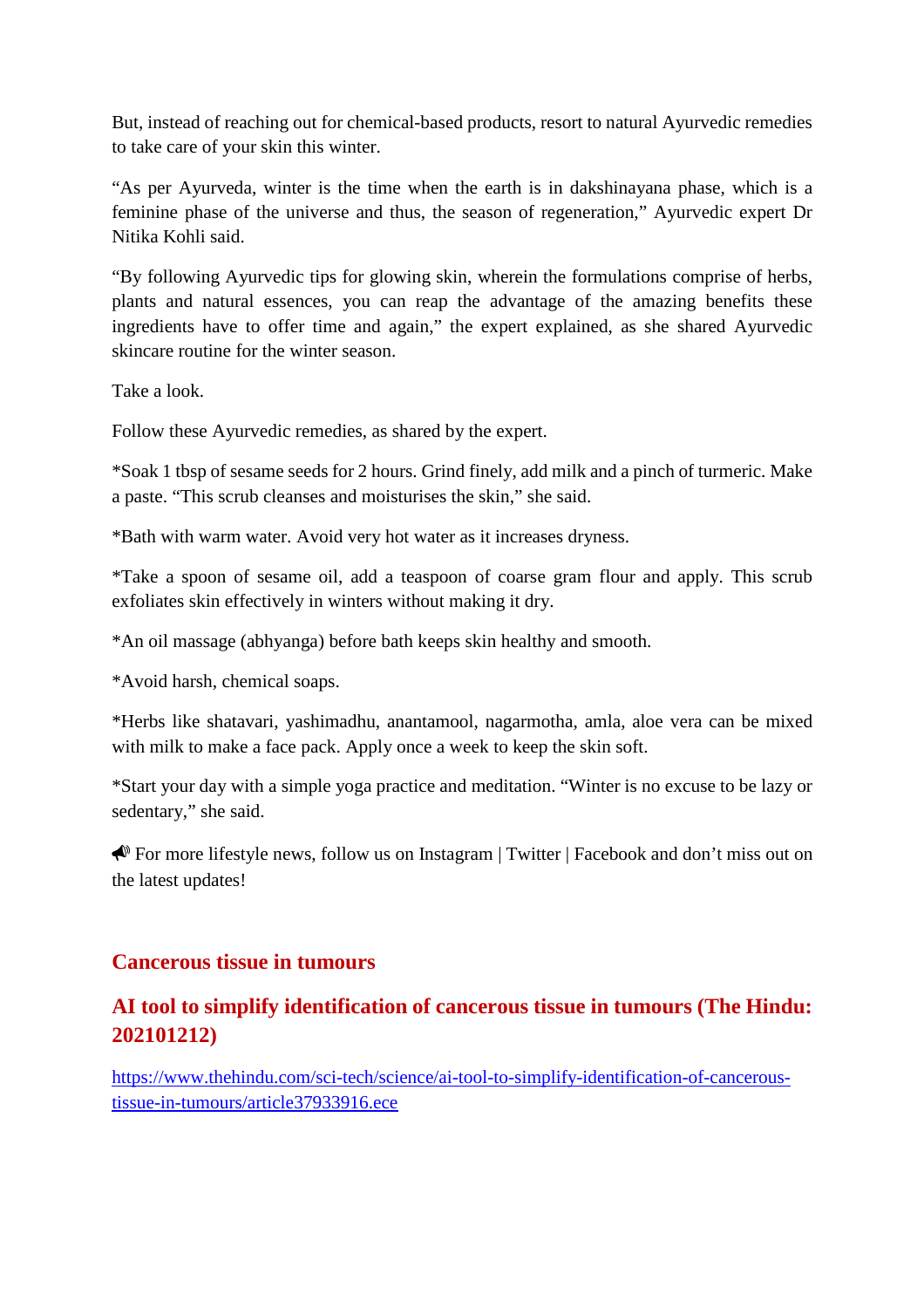IIT Madras researchers developed this tool using deep learning and traditional machine learning

Indian Institute of Technology Madras researchers use a combination of deep learning techniques and traditional machine learning to develop a tool that can diagnose cancer by looking at whole slide images of the tumour. The tool has been tested on datasets of breast, liver and colon cancer tissue images. It is economical in terms of the time required to process the images and analyse them.

# **Vaccine**

# **How the idea of vaccine protection changed in one year (The Hindu: 202101212)**

https://www.thehindu.com/sci-tech/science/how-the-idea-of-vaccine-protection-changed-inone-year/article37933854.ece

From being centred around the idea of of 'herd immunity', over a period of a year, the narrative has now shifted to that of booster doses

On this day a year ago (December 11, 2020), Pfizer's vaccine for COVID-19 was granted an emergency use authorisation, and exactly a week later Moderna vaccine was granted an EUA. On December 30, 2020. AstraZeneca was given an EUA by the U.K. drug regulatory body. In India, the drug regulator granted a restricted use authorisation to both Covishield and Covaxin on January 3, this year.

The discussion for months before and after the vaccines got an EUA was centred around achieving herd immunity — where a large percentage of the population is infected or vaccinated so that virus spread in the population is significantly slowed or stopped. Achieving herd immunity was seen as an end goal of the pandemic.

# **Omicron**

# **Was Omicron designated a variant of concern in haste? (The Hindu: 202101212)**

https://www.thehindu.com/sci-tech/science/was-omicron-designated-a-variant-of-concern-inhaste/article37842075.ece

It was termed a VOC three days after genome sequence data was posted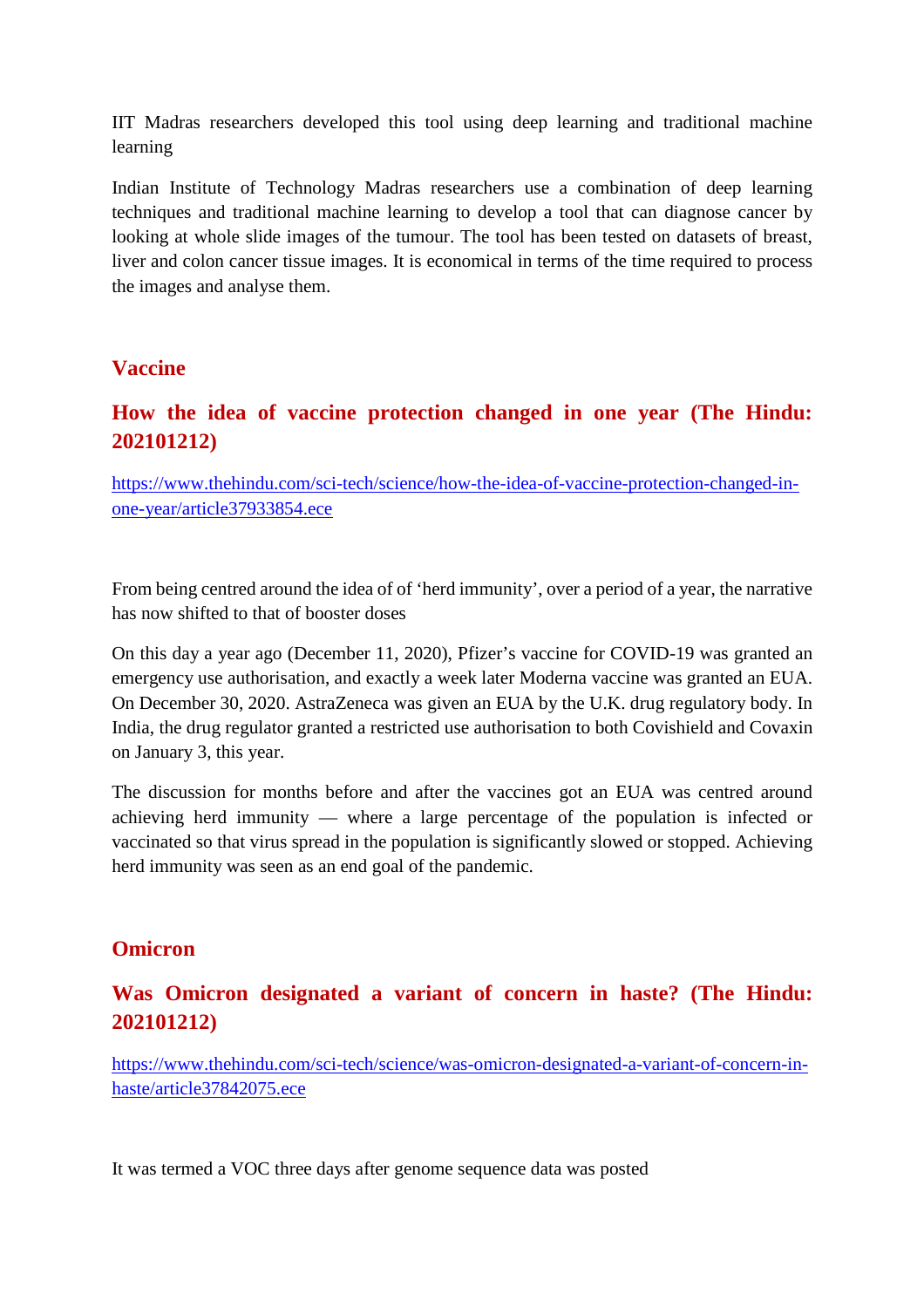On November 26, the World Health Organization designated the newly identified SARS-CoV-2 lineage B.1.1.529 with a whopping 32 mutations in the spike protein alone a variant of concern and named it 'Omicron', making it the 13th lineage to receive a Greek letter under its nomenclature system.

The Greek letter nomenclature of variants was introduced by the WHO in 2021 as a uniform system of naming variants of interest and concern. This nomenclature system unifies the different systems of nomenclature that have existed since the beginning of the COVID-19 pandemic. These largely include the scientific names assigned by GISAID, the largest openaccess global database of genome sequences and related data of SARS-CoV-2, Nextstrain, which provides a phylogenetic context of the genome sequences available in the public domain, and Pango, a network of researchers for dynamically identifying and naming lineages of SARS- $CoV-2$ .

# **Oxford vaccine**

# **Study finds mechanism of blood clots after giving Oxford vaccine (The Hindu: 202101212)**

https://www.thehindu.com/sci-tech/science/study-finds-mechanism-of-blood-clots-aftergiving-oxford-vaccine/article37842168.ece

The rare adverse effect can follow vaccination using chimpanzee adenovirus Y25, human adenovirus type 26, and human adenovirus type 5

A multi-institutional study published on December 1 in the journal Science Advances has revealed for the first time the mechanism responsible for blood clots arising from thrombosis with thrombocytopenia syndrome (TTS) following vaccination with AstraZeneca vaccine. Thrombocytopenia syndrome causes low platelet count. A low number of platelets – blood cells that help prevent blood loss when vessels are damaged – can result in no symptoms or can lead to an increased risk of bleeding or, in some cases, clotting.

### **Omicron blunts immune response**

# **Omicron blunts immune response more, say reports (The Hindu: 202101212)**

https://www.thehindu.com/sci-tech/health/studies-show-omicron-blunts-immune-responsemore-than-other-variants-of-concern/article37904566.ece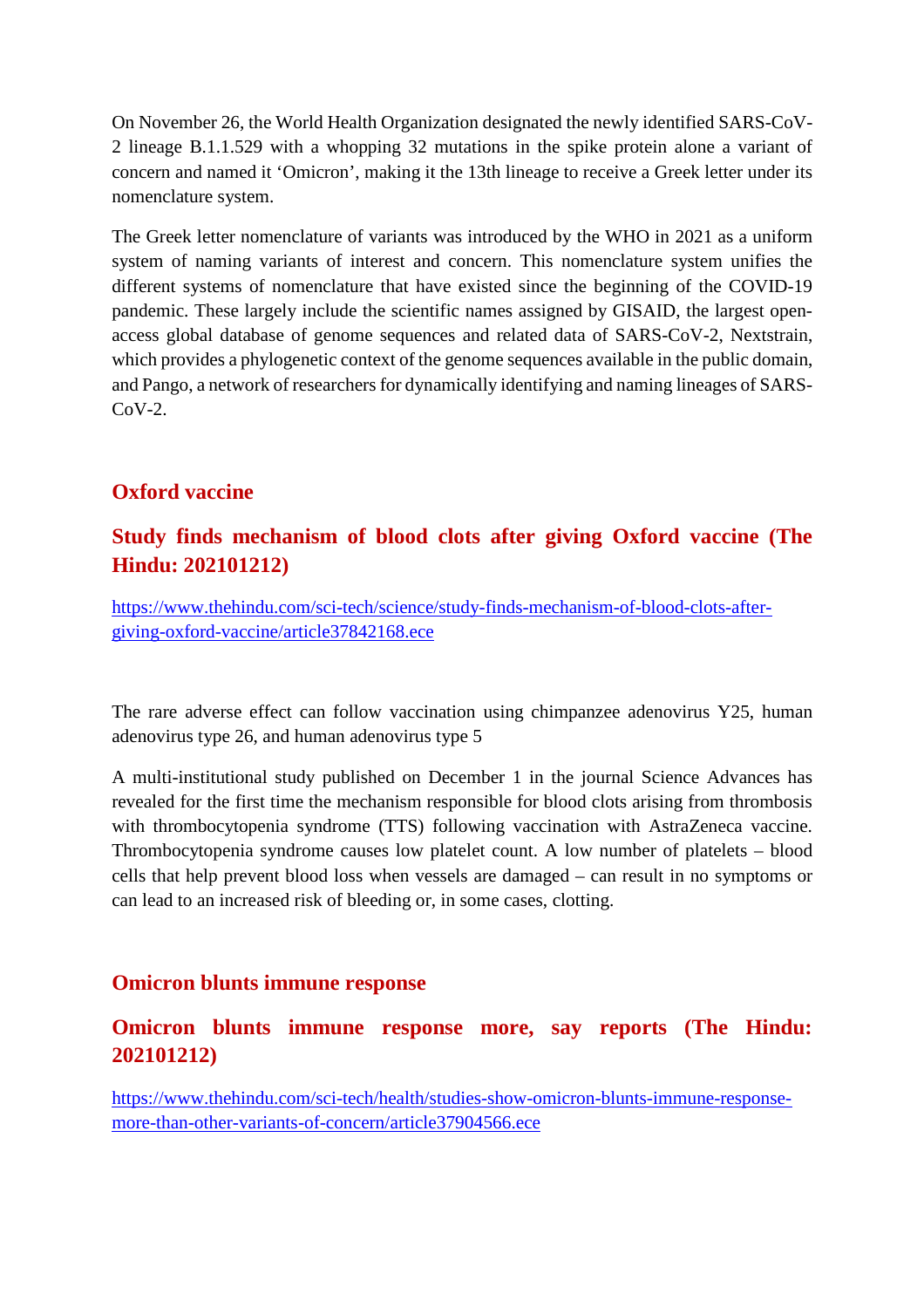Photo used for representational purposes only. File | Photo Credit: Getty Images

Three studies were based on Pfizer's mRNA vaccine

A slew of laboratory studies suggest that Omicron dramatically blunts the immune system's response to the coronavirus in those inoculated with the Pfizer vaccine, more than any other variant so far. Though the studies don't dent existing vaccines' claims at protecting against severe COVID-19 and death, they suggest that booster shots may be required to protect to keep antibody levels up, or vaccines may have to be updated to account for newer variants.

The three studies are out of South Africa, Germany and Sweden and they all independently tested how antibody numbers in those vaccinated with the Pfizer mRNA vaccine were influenced when exposed to the Omicron variant of the coronavirus. These are laboratory studies and are done by extracting plasma from the blood of vaccinated people and tested in petri dishes. Some of them had previously been infected with the coronavirus. The researchers also studied if the antibody levels in those previously infected and vaccinated differed from those who had antibodies solely as a result of vaccination.

The first study out of Durban showed a nearly 40-fold decline in neutralising antibodies when blood plasma of those vaccinated and with a previous infection (with the original Wuhan strain) were tested against the Omicron variant. Another study out of Germany's Institute of Virology found a 37-fold decrease in neutralising antibodies. This time, the comparison was in those previously infected with the Delta variant and vaccinated and when compared to the Omicron variant. The final study out of the Karolinska Insitute in Sweden showed the reduction in neutralisation with Omicron was seven-fold, which is significantly lower than observed in previous studies.

A key difference in the Swedish study was that they used a pseudo virus for their analysis, as opposed to the other two studies that employed a live virus and therefore a more realistic picture of how the virus might behave in the body.

By comparison, earlier studies on the neutralisation reduction by the Beta and Delta variant have shown they reduced antibodies no more than three-fold and this therefore puts Omicron in an entirely different league. Alex Sigal, Faculty at the African Health Research Institute, who led the study, tweeted that despite the fall in neutralisation, the results were "better than expected". This was because the results suggested that those previously exposed to the virus and double vaccinated "retained a considerable level of immunity", and that it showed Omicron continued to rely on well understood tactics to infiltrate the body's defence.

Ben Murell, who was involved with the study at the Karolinska Institute, tweeted that while the magnitude in his lab's results and that from South Africa differed "...what is common is that neutralisation is not completely lost for all samples, which is a positive".

An independent expert told The Hindu that while the fall in antibodies represented by Omicron was significant, it wasn't necessarily an indicator of a vaccine's declining effectiveness. mRNA vaccines — the Pfizer and Moderna vaccines used this technology — were known to spike the neutralising antibody response much more than ChAdOx1 (or Covishield) and more than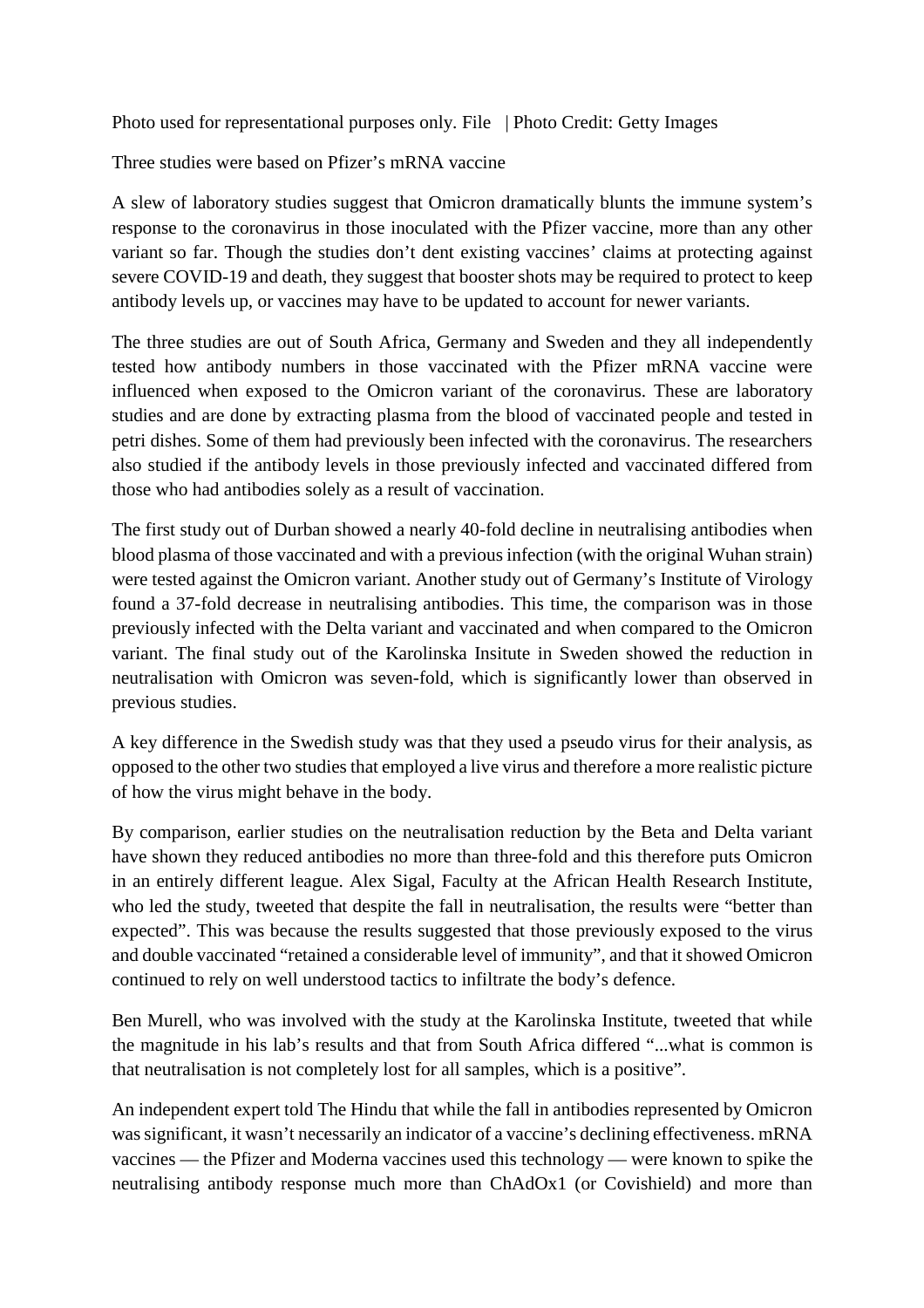what's required for protection, said Ram Thiruvengadam, a physician-scientist who researches the potency of vaccines. The fall in antibodies was also much steeper in mRNA vaccines and so, it's important to conduct such studies in India, where a high fraction of people have already been exposed to the virus and were primarily inoculated with Covishield.

"The question here is, after the fall, are they at levels sufficient enough to confer protection? That answer isn't here in these studies," Dr. Thiruvengadam said.

Some studies showed that if the antibody levels in those vaccinated were at least 20% as much as in the levels in those infected by the virus, or those who were convalescent, that would indicate a sufficient protective effect. "Ideally, these [three] studies should have compared the antibody levels to those in the convalescent," he added.

The studies also did not evaluate the T-cell response or the second, more critical line of defence employed by the body when it generates relevant antibodies when exposed to a live virus. The T-cell response can only kick in the following vaccination or a previous exposure to the vaccine.

Anurag Agrawal, Director, Council of Scientific and Industrial Research-Institute of Genomics and Integrative Biology (CSIR-IGIB) tweeted: "As expected, infection + vaccination neutralised Omicron. Such hybrid immunity also blocked super-mutated artificial spike protein earlier. We need such data for our population too to be sure this isn't limited to mRNA vaccines."

# **WHO emergencies**

# **'Highly unlikely' existing vaccines will fail against Omicron: WHO (The Hindu: 202101212)**

https://www.thehindu.com/sci-tech/health/highly-unlikely-existing-vaccines-will-fail-againstomicron-who/article37892111.ece

There are indications that Omicron is better at infecting people who have been vaccinated or already had COVID-19. | File

In the fight against all COVID-19 variants, WHO emergencies director Michael Ryan said, "the best weapon we have right now is to get vaccinated."

Omicron does not appear to cause more severe disease than previous COVID-19 variants, and is "highly unlikely" to fully dodge vaccine protections, a top WHO official said.

The World Health Organization's second-in-command, said that while a lot remained to be learned about the new, heavily mutated variant of COVID-19, preliminary data indicated it did not make people sicker than Delta and other strains.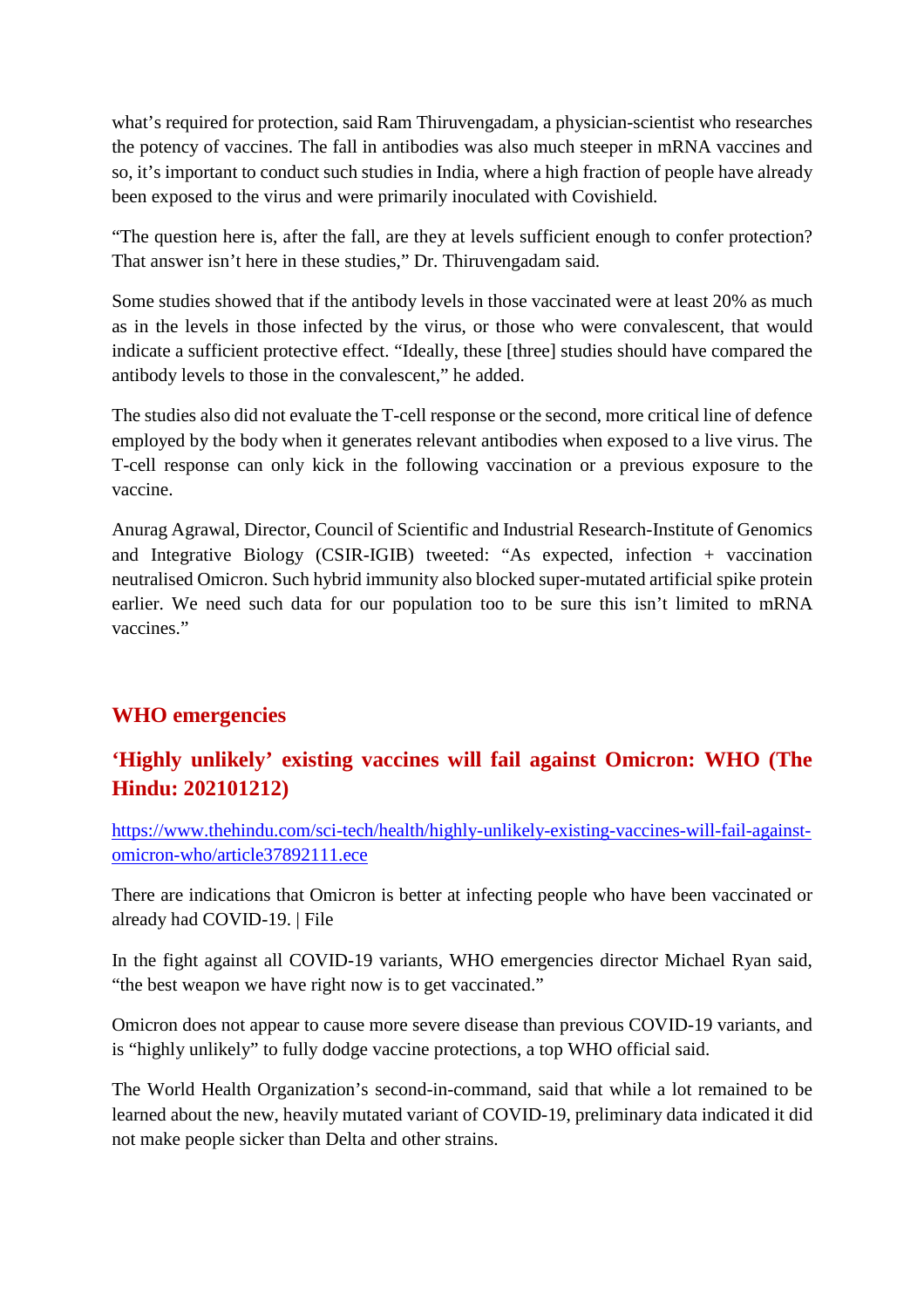"The preliminary data doesn't indicate that this is more severe. In fact, if anything, the direction is towards less severity," WHO emergencies director Michael Ryan said in an interview, insisting though that more research was needed.

Watch | All about the new Omicron coronavirus variant

"It's very early days, we have to be very careful how we interpret that signal," he said.

At the same time, he said there was no sign that Omicron could fully sidestep protections provided by existing COVID-19 vaccines.

"We have highly effective vaccines that have proved effective against all the variants so far, in terms of severe disease and hospitalisation," the 56-year-old epidemiologist and former trauma surgeon said.

"There's no reason to expect that it wouldn't be so" for Omicron, he said, pointing to early data from South Africa where the variant was first detected that "suggest the vaccine at least is holding up in protection terms".

The new variant of COVID-19 should be fought with the same measures, including vaccines, masks and physical distancing. | File

The new variant of COVID-19 should be fought with the same measures, including vaccines, masks and physical distancing. | File

Vaccination is the best weapon

Mr. Ryan acknowledged it was possible that the existing vaccines might prove less effective against Omicron, which counts more than 30 mutations on the spike protein that dots the surface of the coronavirus and allows it to invade cells.

But he said it was "highly unlikely" it would be able to evade vaccine protections altogether.

"We have to confirm if there's any lapse in that protection, but I would expect to see some protection there," he said.

"The preliminary data from South Africa wouldn't indicate that we will have a catastrophic loss of efficacy. In fact, the opposite at the moment," Mr. Ryan said.

Also read: With Omicron, third wave projected to hit India by Feb, says IIT scientist

In the fight against all COVID-19 variants, he said, "the best weapon we have right now is to get vaccinated."

Two weeks after first being identified, Omicron has been found in dozens of countries around the world.

Early data from South Africa indicates that the new variant is likely more transmissible than previous variants, Mr. Ryan said, adding that this was not a surprise.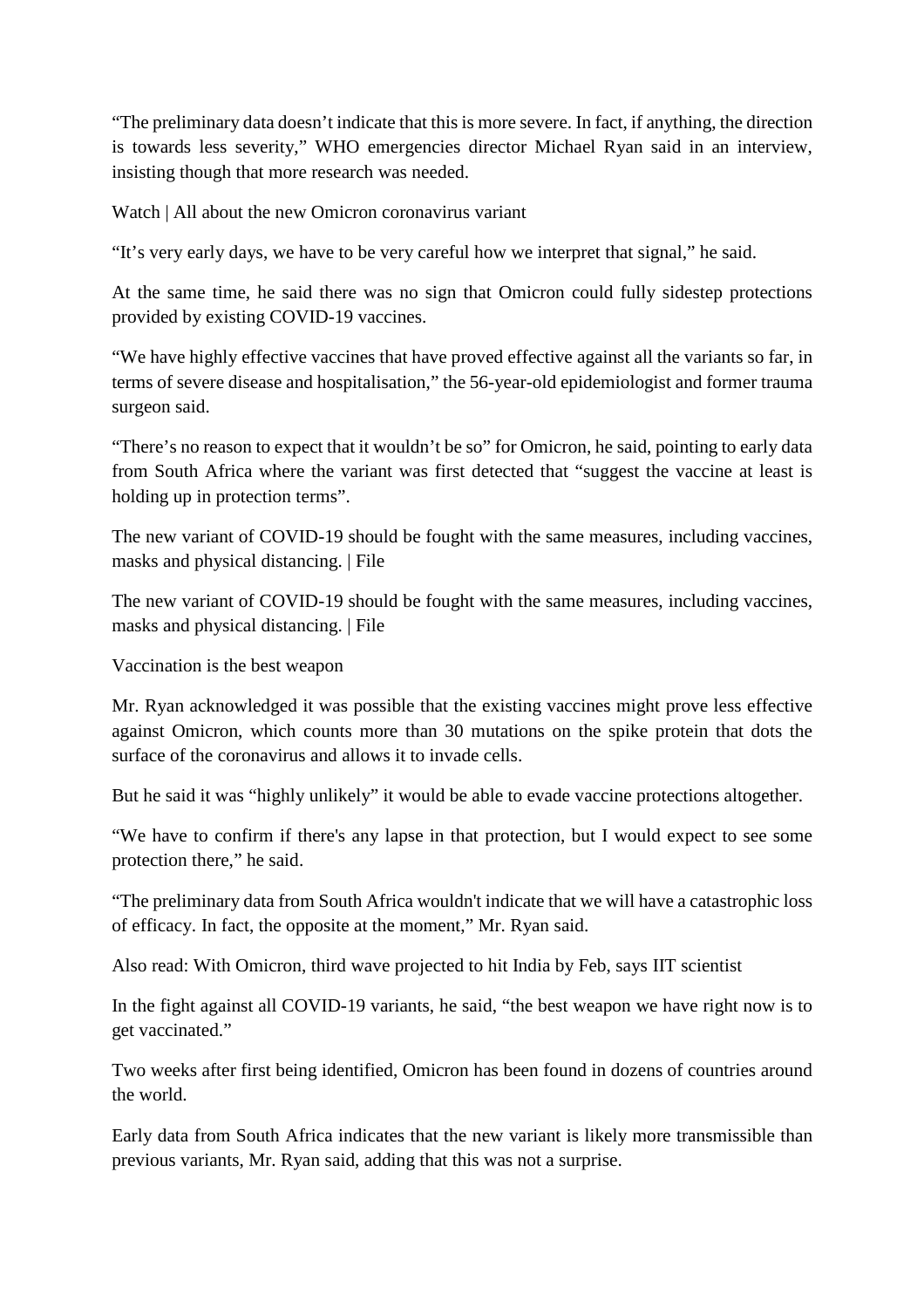"When any new variant emerges, it will tend to be more transmissible, because it's got to compete with previous variants," he said.

Same rules for new variant

Mr. Ryan said one could expect Omicron to gradually replace Delta as the dominant strain.

But he pointed out that Omicron had so far been seen spreading especially quickly in South Africa, where Delta had waned, and may just be "exploiting a gap in the transmission of Delta".

There are also indications that Omicron is better at infecting people who have been vaccinated or already had COVID-19.

"There is some evidence to suggest that reinfection with Omicron is more common than it was with previous waves or previous variants," Mr. Ryan said.

But, "we're particularly interested in seeing not whether you can be reinfected with Omicron, but whether any new infection is more or less severe," he said.

Also read: The Omicron response is not making sense

He said that, as the current COVID-19 vaccines aim to prevent severe disease but do not necessarily protect against simply contracting the virus, reinfections with mild or no symptoms were of lesser concern.

In any case, Mr. Ryan said, despite its mutations, the new variant was still COVID-19, and should be fought with the same measures, including vaccines, masks and physical distancing.

"The virus hasn't changed its nature. It may have changed in terms of its efficiency, but it hasn't changed the game entirely," he said.

"The rules of the game are still the same."

# **Health Ministry**

# **Omicron patients to be treated in designated area: Health Ministry(The Hindu: 202101212)**

https://www.thehindu.com/news/national/omicron-patients-to-be-treated-in-designated-areahealth-ministry/article37901461.ece

Photo used for representation purpose only.

States directed to enhance testing and tracking